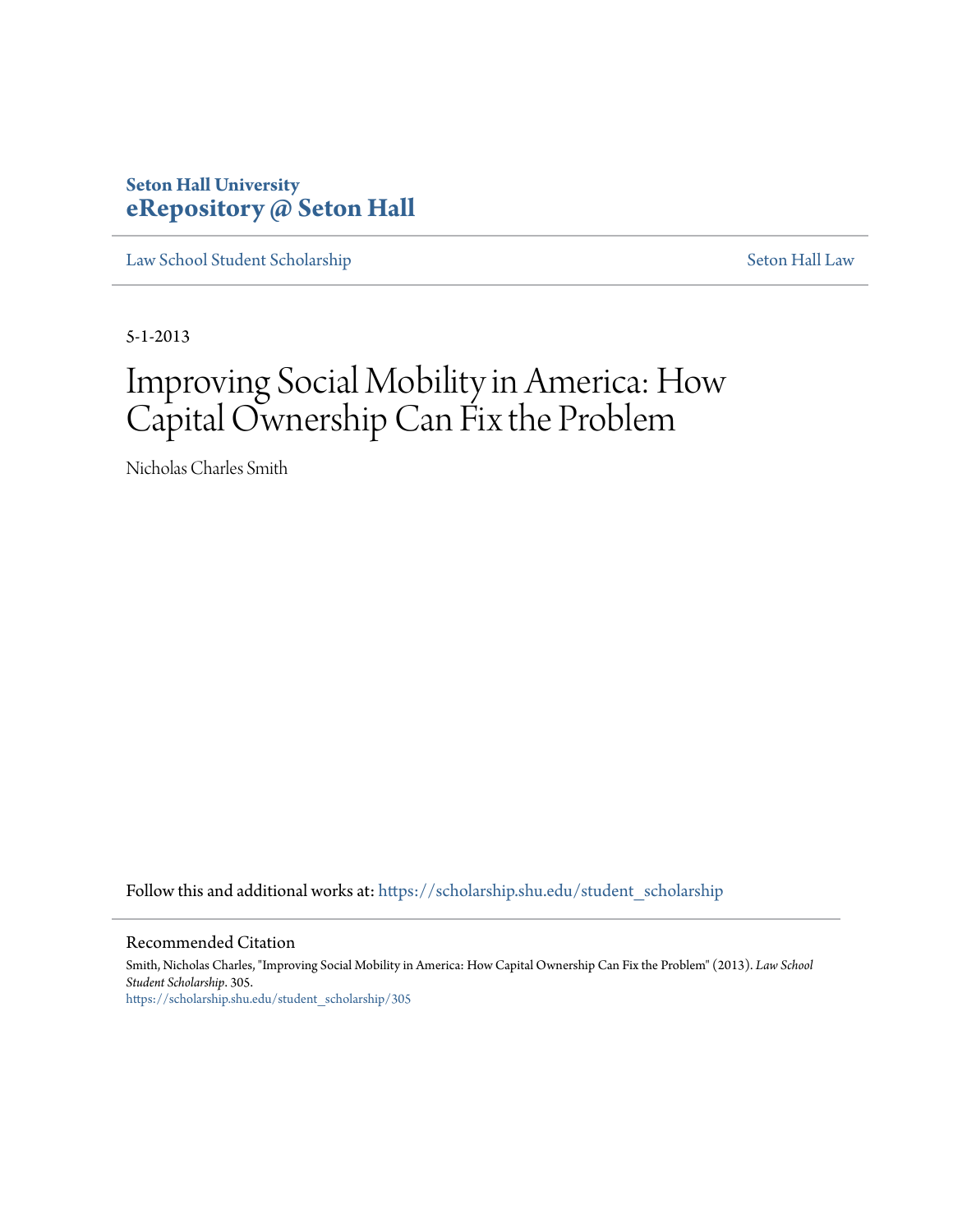### **I. Introduction**

 $\overline{\phantom{a}}$ 

As machines have replaced men in the production of goods, the ownership of capital assets has become the most important factor in determining the wealth status of individuals in America. Unfortunately, almost all of America's capital assets are owned by approximately percent of the population.<sup>1</sup> It is becoming more difficult every generation for Americans to earn a decent salary based on their labor input alone. Many are upset with the current economic system, which can be seen on our streets with the Occupy Wall Street movement or in a political speech where the president speaks of the one percent. A growing sentiment is that the nation is slowly losing its title as the land of opportunity.

Broad ownership of private property as a fundamental principle of democracy and freedom was encouraged by America's founding fathers. Unfortunately for the United States, between 1979 and 2007 the middle class shrank. Only 40 percent of American neighborhoods currently have an average income within 20 percent of the national median, compared to 60 percent in the  $1970s$ <sup>2</sup> During those same years, the national income going to the richest 0.01 percent of Americans-which is nearly 16,000 families with an average income of 24mquadrupled from just over 1 percent to almost 5 percent.<sup>3</sup> That is a larger portion of the national pie than what the "top .01% received during the infamous first Gilded Age."<sup>4</sup> Robert Putnam of Harvard University states "Put away the rear-view mirror and look at future social mobility,

<sup>1</sup> Robert Ashford, *Broadening the Right to Acquire Capital with the Earnings of Capital*: *The Missing Link to Sustainable Economic Recovery and Growth* (2009), *available at* <http://surface.syr.edu/lawpub/9> [hereinafter Ashford, *The Missing Link*].

<sup>2</sup> *The Rich and the Rest*, THE ECONOMIST, Oct. 13, 2012, at 12 (special insert).

<sup>&</sup>lt;sup>3</sup> For Richer or Poorer, THE ECONOMIST, Oct. 13, 2012, at 3 (special insert).

<sup>&</sup>lt;sup>4</sup> *Id.* (In American history, the Gilded Age refers to substantial growth in population in the United States and extravagant displays of wealth and excess of America's upper-class during the post-Civil War era.).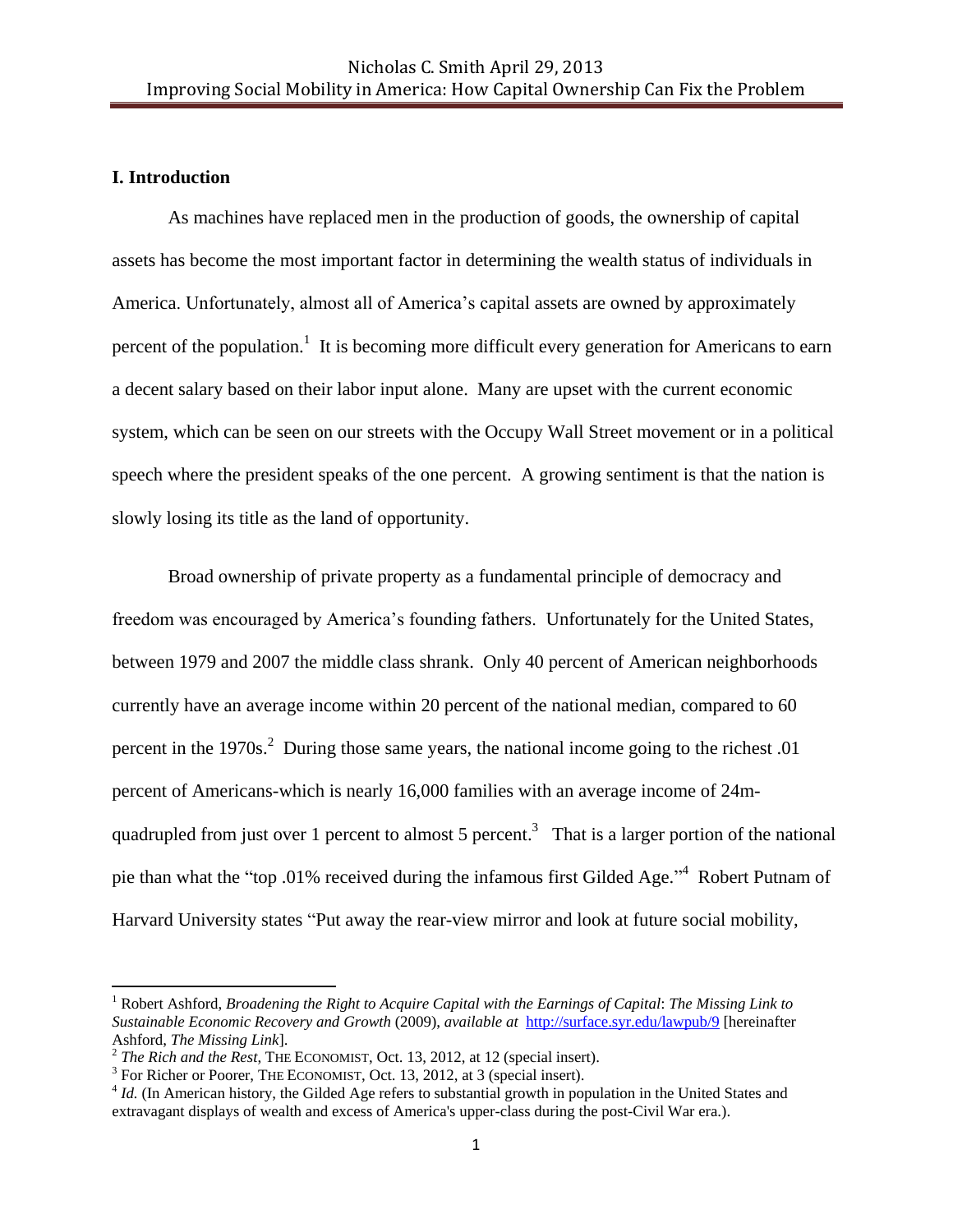we're about to go over a cliff."<sup>5</sup> Disturbingly, recent studies, such as the one conducted by a Finnish economist which showed that more than 40 percent of the sons of the poorest 20 percent of Americans stay in that quintile, while only 25 percent in Nordic countries, indicate that social mobility is more limited in America than perceived.<sup>6</sup>

A study by Vanderbilt University provided evidence that senators' votes are influenced by the preferences of their rich citizens, but not their poor ones.<sup>7</sup> This is likely the reason why legislation reform that has targeted the promotion of broader capital allocation has been reformed. Louis Kelso ("Kelso"), lawyer, economist and investment banker, developed a plan to utilize the principles of corporate finance-the idea of buying capital assets with the future earnings of that capital asset-to allow all Americans to increase their ownership interest in capital. Kelso believed that freedom is only truly achieved if all individuals are provided the ability to acquire economic independence and that broad capital ownership improves democratic institutions.

The analysis that follows examines the idea of Kelso's binary economy-an idea that attempts to increase wealth in America by encouraging programs and pursuing legislation that would broaden the capital ownership base. Section II of this paper examines the historical events that have led to America's ever-increasing wealth gap problem. The section first reflects on the founding fathers' reasons for implementing policies that led to the broad distribution of private property, and then provides a historical account of how the industrial revolution has benefitted America at the macro-economic level, but has caused wealth distribution problems at the individual level.

 5 *The Rich and the Rest*, *supra* note 2, at 15 (quoting Robert Putnam).

<sup>6</sup> *Id.*

<sup>7</sup> *See* LARRY M. BARTELS, UNEQUAL DEMOCRACY: THE POLITICAL ECONOMY OF THE NEW GILDED AGE 275 (2010).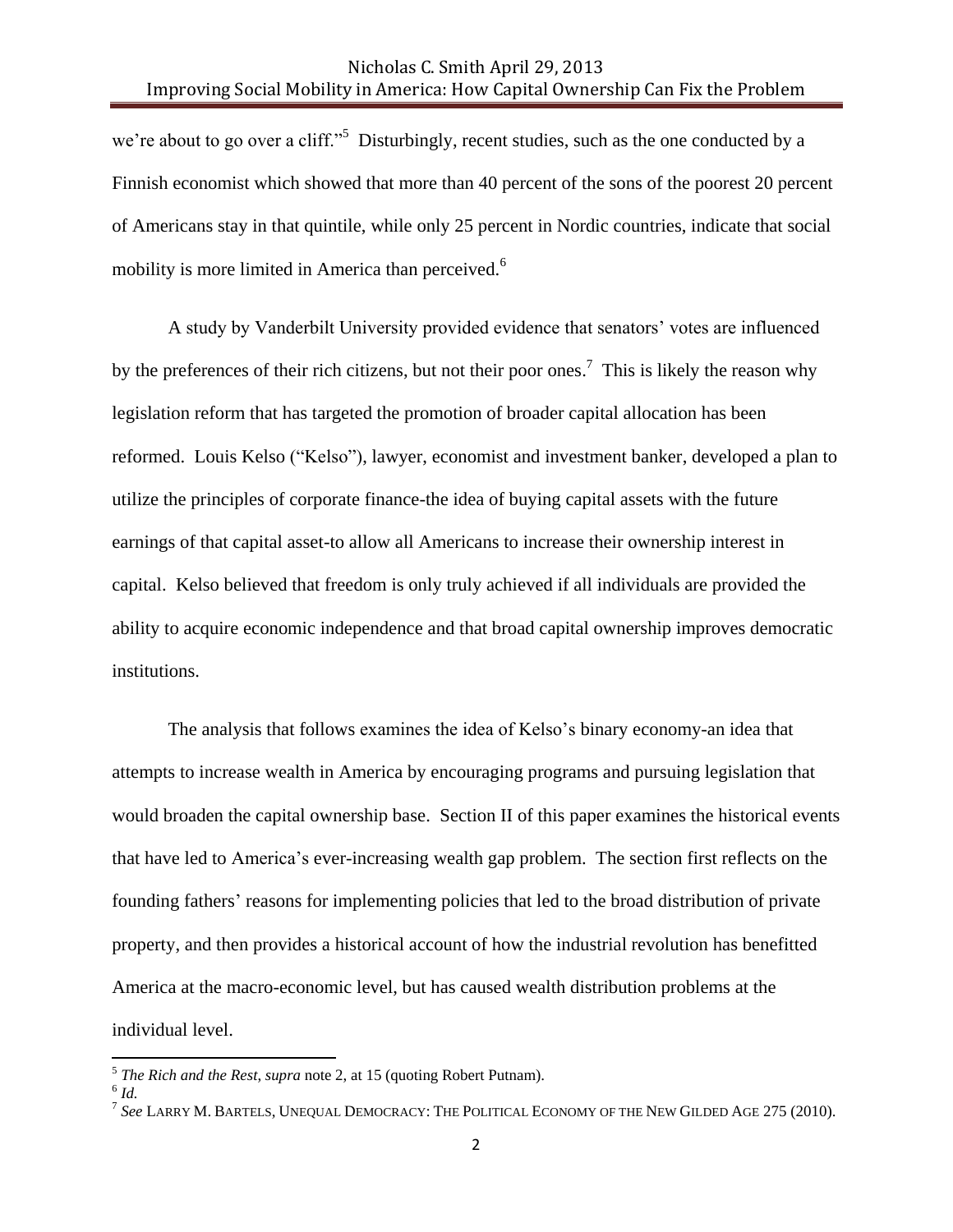Section III describes the fundamental principles of binary economics and contrasts Kelso's ideas with other economist including Adam Smith and Karl Marx. Section IV provides a brief summary on how the basics of corporate finance should not only serve companies, but individuals, and then provides a workman-like description of the institutions needed to implement a binary economy. Finally, the paper conducts a case study on the employee stock option plan ("ESOP") and provides suggestions for implementing legislation that will encourage employers and banks to adopt the programs and provide the credit needed for a healthy American economy.

#### **II. How Industrialization Created the Wealth Gap Problem in America**

The original concept of the "American Dream" was a system where a person is free and able to achieve prosperity through one's abilities and hard work, and not due to a class hierarchy.<sup>8</sup> In the late 18<sup>th</sup> century, the idea of owning property became to be seen as a right in which all United States citizens had a right to benefit from.<sup>9</sup> The Virginia Declaration of Rights listed the means of acquiring and possessing property as an inherent right.<sup>10</sup> Thomas Jefferson implemented policies that heavily favored the broad distribution of real property.<sup>11</sup> During Jefferson's political life, it is estimated that 80 percent or more of Americans lived on the farms they owned.<sup>12</sup> John Adams was quoted as saying "power always follows property"<sup>13</sup> and

 8 JAMES TRUSTLOW ADAMS, THE EPIC OF AMERICA 404 (1931).

<sup>9</sup> *See* DONALD WORSTER, THE WEALTH OF NATURE 95-111 (Oxford University Press 1993) (discussing early Americans' conceptions of property.).

<sup>10</sup> VA. CONST. art I.

<sup>11</sup> *See* Merrill Goozner, *Forty Acres and a Sheepskin*, THE AMERICAN PROSPECT, Mar.-Apr. 1999, at 90.

<sup>&</sup>lt;sup>12</sup> RICHARD PIPES, PROPERTY AND FREEDOM 209 (1999).

<sup>13</sup> Letter from John Adams to James Sullivan (May 26, 1776), *in* 9 JOHN ADAMS, THE WORKS OF JOHN ADAMS 376 (Charles Francis Adams ed., 1971) (1854); *see also* Michael Lind, *The Smallholder Society*, 1 HARV. L & POL'Y REV. 143, 144 (2007).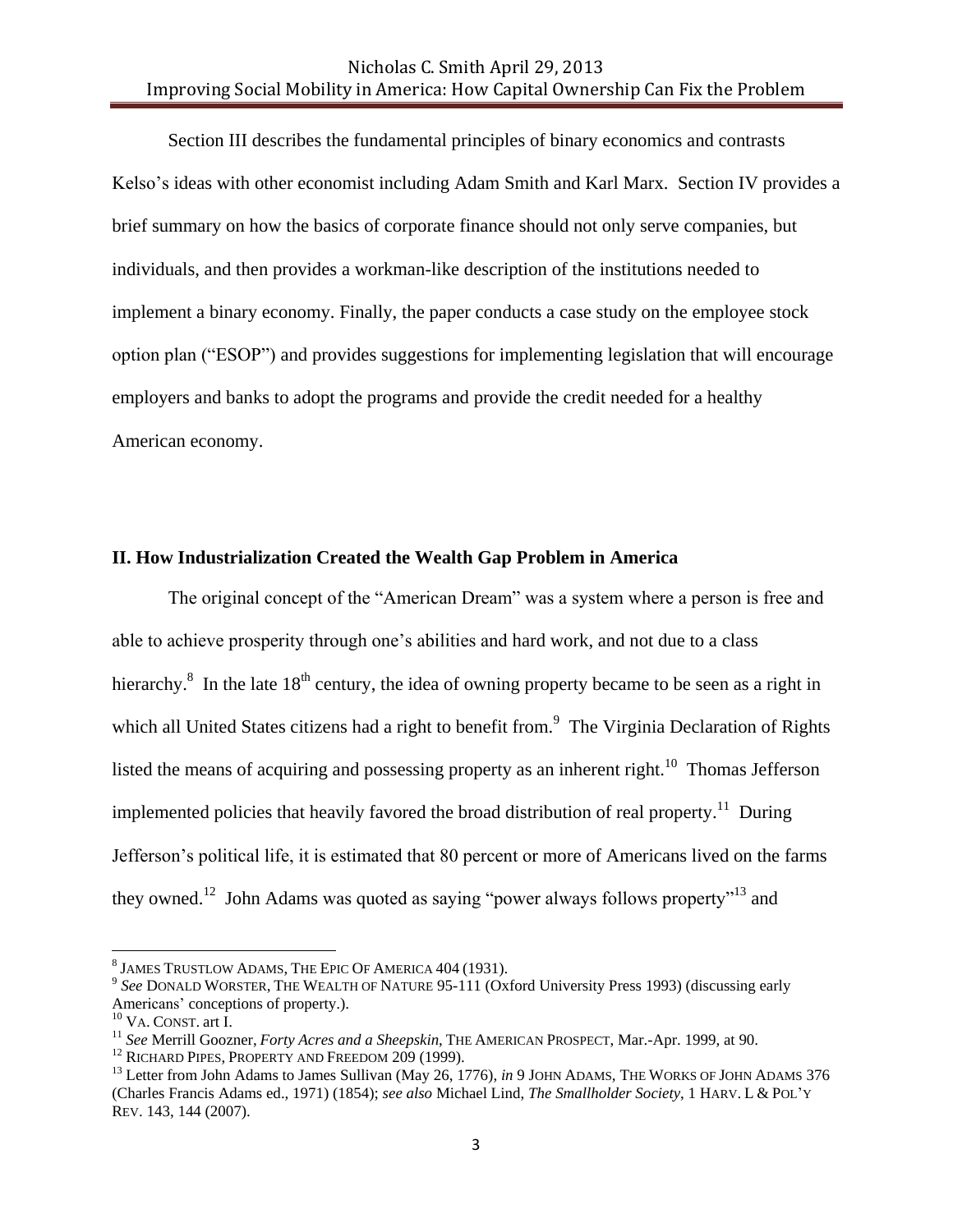advocated to make "the acquisition of land easy to every member of society," or to divide the land into small quantities, so that numerous Americans could own real property.<sup>14</sup>

Until the mid-19 century, land was the most valuable asset in the factors of production, but that changed as the industrial revolution transformed America's economic philosophy. The factors of production-an economic term that describes the inputs that are used in the production of goods or services in the attempt to make an economic profit-include land, labor and capital.<sup>15</sup> During this transition, capital began to replace land as the most valuable asset.

The industrial revolution increased America's material output. From a macro-economic standpoint, the nation became much richer than the early agrarian society formed by the founding fathers.<sup>16</sup> However, because capital ownership was directly linked to existing ownership, capital assets were becoming increasingly concentrated, resulting in a wealth gap at the individual level. $17$ 

During this time, Abraham Lincoln adopted the Homestead Act,  $^{18}$  which was premised at least partly on the belief that the broad distribution of property was good for America.<sup>19</sup> Lincoln's legislation provided 287.5 million acres of land grants to 21-year old males who agreed to live on and farm the property for five years, broadening the amount of land owners in

<sup>14</sup> Letter from John Adams, *supra* note 13, at 377.

<sup>&</sup>lt;sup>15</sup> See LOUIS O. KELSO & MORTIMER J. ADLER, THE CAPITALIST MANIFESTO 78 (1958) [hereinafter KELSO & ADLER]. (Land is considered all the natural resources, such as oil and silver, used in the production of a good. Labor is all of the work that laborers perform at all levels of an organization. Capital represents all of the tools and the machinery used to produce a good or service.).

<sup>16</sup> *See* Robert Ashford, *Binary Economics, Fiduciary Duties, and Corporate Social Responsibility: Comprehending Corporate Wealth Maximization and Distribution for Stockholders, Stakeholders, and Society*, 76 TUL. L. REV. 1531, 1550 (2002).

<sup>&</sup>lt;sup>17</sup> LOUIS O. KELSO & PATRICIA HETTER, HOW TO TURN EIGHTY MILLION WORKERS INTO CAPITALISTS ON BORROWED MONEY, 9 (1967) [hereinafter KELSO & HETTER].

<sup>&</sup>lt;sup>18</sup> The Homestead Act of 1862, ch. 75, 12 Stat. 392, repealed by PUB. L. 94-579, tit. VII, 90 Stat. 2787 (1976).

<sup>&</sup>lt;sup>19</sup> Geoffrey D. Korff, *Reviving the Forgotten American Dream*, 113 PENN. ST. L. REV. 417, 433 (2008).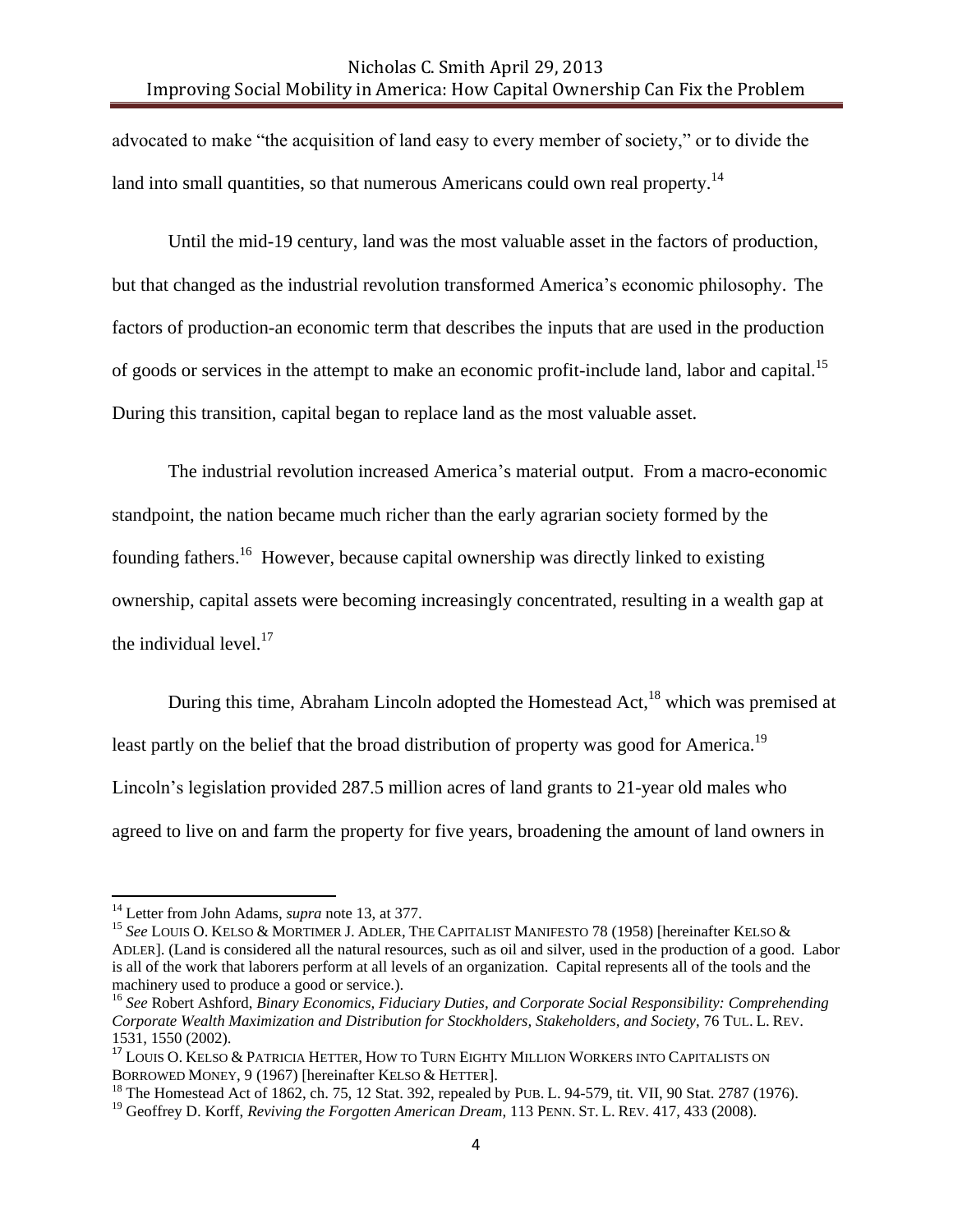the United States.<sup>20</sup> Unfortunately for leaders seeking to promote broader ownership of property, neoclassical economic thought, which did not consider the difference between individual or corporate ownership with regards to growth, became increasingly more popular towards the end of the 19<sup>th</sup> century, and with it came the end of the Homestead Act.<sup>21</sup>

There are many important reasons why broad ownership adds value to society, but from an economic standpoint, the most essential reason is that an industrial economy requires a level of consumption adequate to ever increasing levels of productiveness.<sup>22</sup> If this problem is not resolved, an industrial nation will be prone to boom-and-bust periods.<sup>23</sup> Karl Marx predicted that these fluctuations would lead to the inevitable collapse of capitalism.<sup>24</sup> Marx believed that since the few who were capitalists could consume only a small portion of the goods an industrial society was able to produce; and since the laboring masses who kept at a bare subsistence level did not have enough purchasing power to consume the residue, he argued that mounting crises of overproduction and under consumption are inevitable.<sup>25</sup> Understanding this issue, Kelso posed the question: "Why are there so few capitalist in our capitalist society?"  $2^{5}$ 

<sup>20</sup> Trina Williams, *The Homestead Act: A Major Asset-Building Policy in American History* 6 (St. Louis Washington University/Center for Social Development, Working Paper No. 00-9, 2000), *available at* http://www.communitywealth.org/\_pdfs/articles-publications/individuals/paper-williams.pdf.

<sup>21</sup> Korff, *supra* note 19, at 433-34.

<sup>22</sup> *See* KELSO & ADLER, *supra* note 15, at 78.

<sup>23</sup> *Id.*

<sup>&</sup>lt;sup>24</sup> KARL MARX, THE COMMUNIST MANIFESTO, 36 (Frederic L. Bender ed., Norton Critical Ed., 1988) (1848). <sup>25</sup> *Id.*

<sup>26</sup> Robert H.A. Ashford, *The Binary Economics of Louis Kelso: The Promise of Universal Capitalism*, 22 RUTGERS L.J., 3, 32 (1991) [hereinafter Ashford*, Louis Kelso*].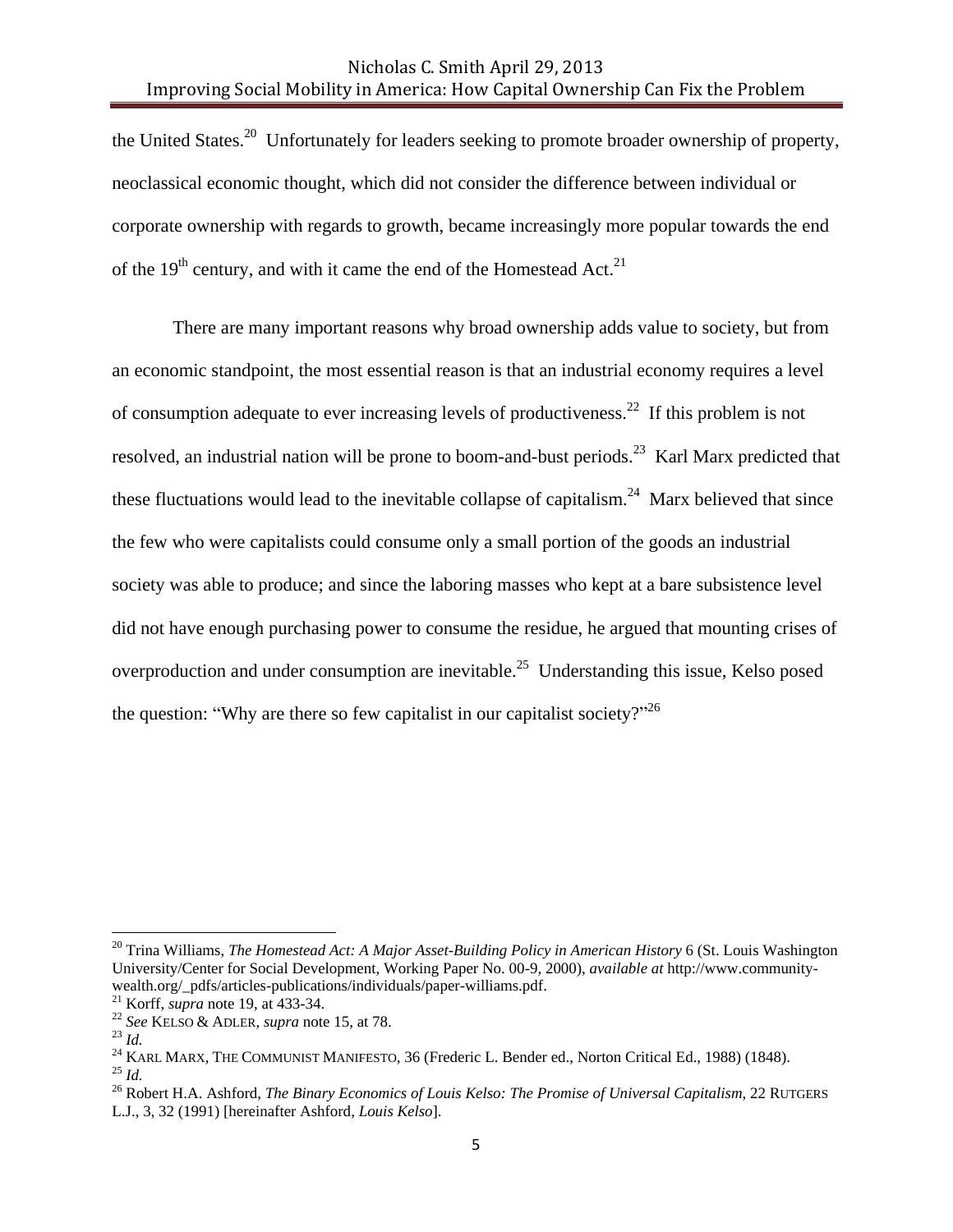#### **III. Binary Economics**

Binary economics attempts to solve the aggravating problem that the industrial revolution created, specifically, that it takes capital to acquire additional capital.<sup>27</sup> Binary economics gets its name from the fact that there are two independent factors of production: human and nonhuman.<sup>28</sup> Kelso believed that in a private property economy, there are two different ways to earn a living: first, through one's labor and second, by utilizing one's capital assets.<sup>29</sup> In other words, a person can be a labor worker and a capital worker.

Kelso believed that people are poor because they have not acquired the capital necessary to supplement their labor input, and they can be made economically autonomous only with assistance in acquiring this capital.<sup>30</sup> Rather than socializing capital ownership, a binary system would socialize credit to enable everyone to acquire private capital. $31$  Because industrialization requires mass consumption, Kelso reasoned that "to maintain a market economy, increased productive power, which is fairly traceable to capital, must be linked with increased consumer power through ownership."<sup>32</sup>

The three distinguishing features of binary economics are: 1) labor and capital are "independent" (or "binary") factors of production; 2) technology makes capital more productive than labor; and 3) capital has a strong, positive distributive relationship to growth such that the

<sup>27</sup> *See* LOUIS O. KELSO & PATRICIA H. KELSO, DEMOCRACY AND ECONOMIC POWER 15 (1986) [hereinafter KELSO & KELSO].

<sup>28</sup> See Robert H.A. Ashford, *The Binary Economics of Louis Kelso: A Democratic Private Property System for Growth and Justice*, *available at* http://www.cesj.org/binaryeconomics/binary-cwp1ed.pdf (last visited April 1, 2013) [hereinafter Ashford, *Growth and Justice*].

<sup>29</sup> *See* KELSO & HETTER, *supra* note 17, 58-63.

<sup>30</sup> *Id.* at 39.

<sup>31</sup> Ashford, *Louis Kelso*, *supra* note 26, at 5.

<sup>32</sup> *Id.* at 9.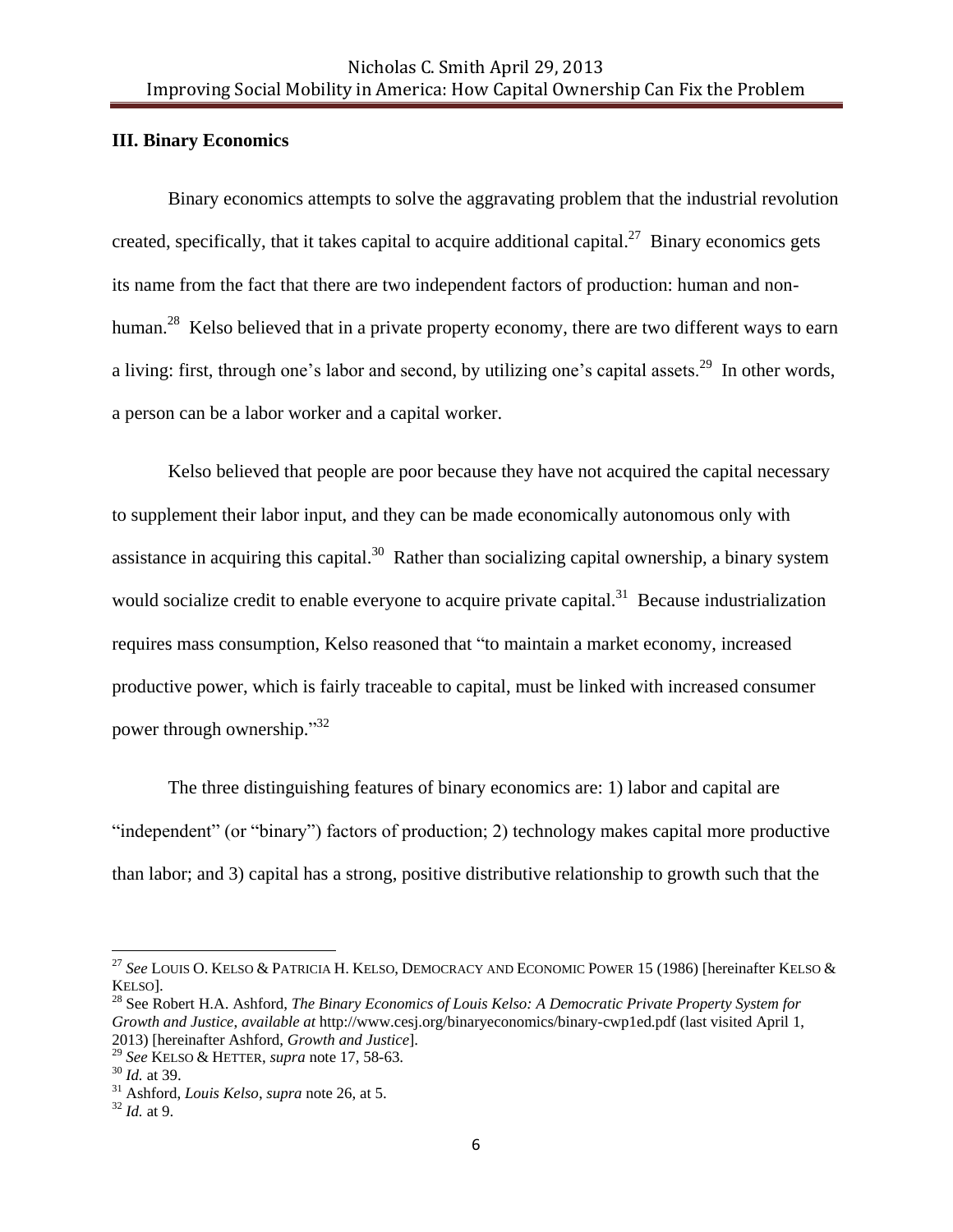more broadly capital is acquired, the more it can be profitably employed to increased output, and the more an economy will profitably grow.<sup>33</sup>

#### **A. Labor and Capital Are Independent**

Conventional economics and Kelso's binary economics disagree on the idea of productivity as it relates to human labor.<sup>34</sup> Many traditional economists believe that there cannot be growth without increases in labor productivity and appear to "view tools or machines as an extension of a person's hand."<sup>35</sup> The analysis declares all growth in output to be founded in labor productivity.

Kelso rejected Adam Smith's theory that reduced the productive input of capital to a function of labor.<sup>36</sup> Kelso believed it was necessary to "examine productiveness, not just productivity."<sup>37</sup> Binary economics attempts to "quantify the proportion of output contributed by total labor input and total capital input."<sup>38</sup> The theory argues that productiveness can be ascertained by comparing the total proportion of the total output with the support of both labor and capital with what labor inputs could have produced alone.<sup>39</sup>

An example will help simplify the important distinction between traditional economic productivity and Kelso's idea of productiveness.<sup>40</sup> Assume a person can dig a hole in one hour by hand. After the invention of the shovel, that same person can dig four holes in one hour.

<sup>33</sup> Robert Ashford, *Memo on Binary Economics to Attorneys for Women and People of Color re: What Else Can Public Corporations Do for Your Clients?,* 79 ST. JOHN'S L. REV. 1221 (2005).

<sup>34</sup> ROBERT ASHFORD & RODNEY SHAKESPEARE, BINARY ECONOMICS, THE NEW PARADIGM, 28 (1999) [hereinafter ASHFORD & SHAKESPEARE].

<sup>35</sup> *Id.* 

<sup>36</sup> Robert Ashford, *Louis Kelso's Binary Economy*, 25 J. SOC. ECON. 10 (1996).

<sup>37</sup> *Id.*

<sup>38</sup> *Id.*

<sup>39</sup> Ashford, *Growth and Justice*, *supra* note 28, at 110.

<sup>40</sup> *Id.*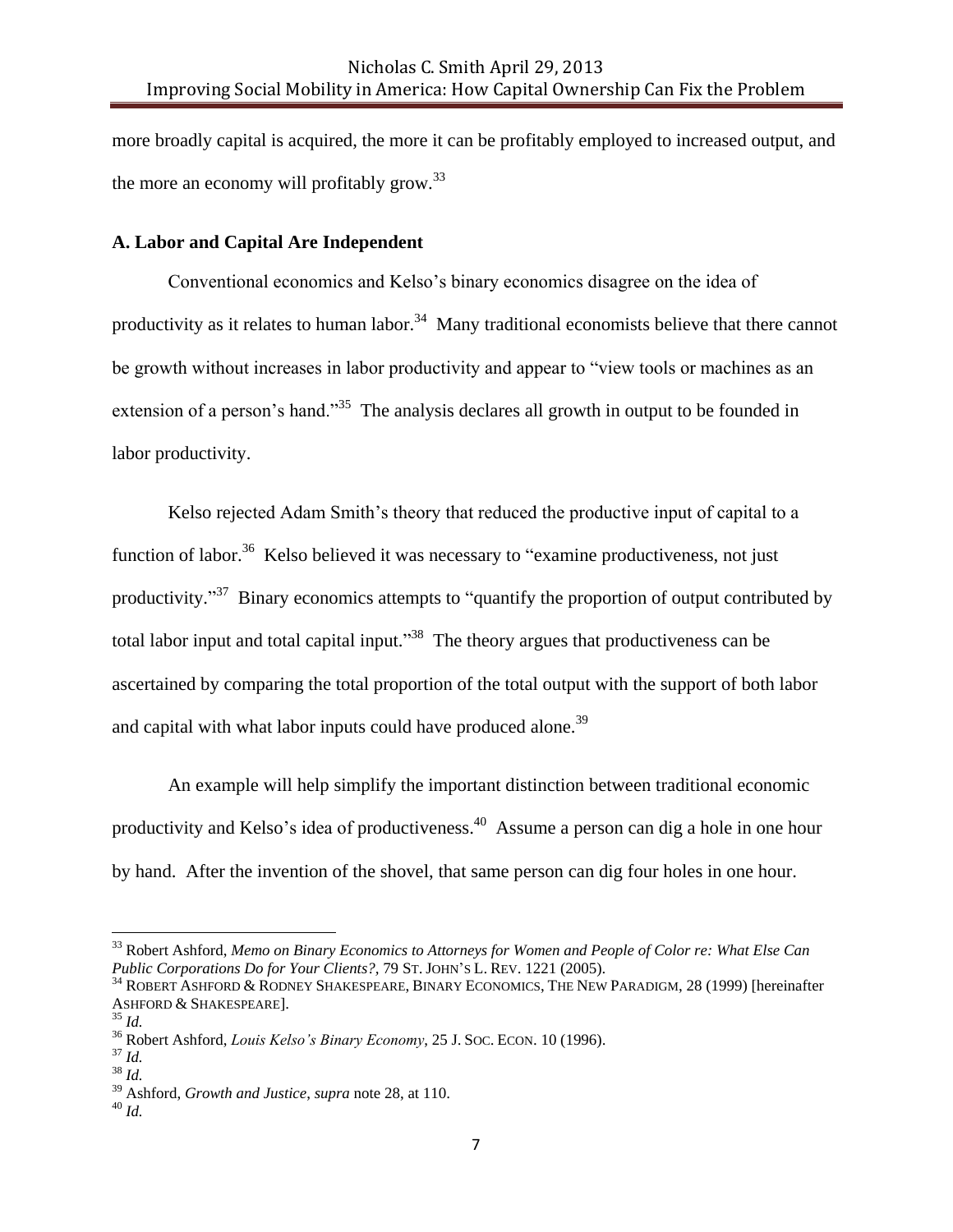Traditional economics would state that labor has four times the productivity because four times as much work can be performed in the same period. In binary economics, "the productiveness has changed from 100 percent labor before the invention of the shovel, to 25 percent labor and 75 percent capital input with the shovel." Thus, from the binary economics perspective, the laborer has only one-fourth the productiveness, rather than four times the productivity. $41$ Assuming the company made \$25 per hole, under a binary economic analysis, after one hour, the worker will have earned \$25 and capital will have earned \$75. After four hours, the worker's claim would be \$100 and capital would have earned \$300. Therefore, though labor's claim is the same on a per hour basis, the income earned from each unit of output is decreased after the introduction of the shovel, while the capital owner's compensation significantly increases.

#### **B. Technology Makes Capital Much More Productive Than Labor**

 As scientists and entrepreneurs invent machinery that performs tasks that labor once performed, "the relative number of uneliminated mechanical workers will diminish."<sup>42</sup> Consider an example of a company that owns a building with ten manual elevators and employs ten elevator operators to run them.<sup>43</sup> The company's chief financial officer goes to the company president with a feasibility study showing that at the price of secured debt, the company can reduce overall costs by installing automatic elevators.<sup>44</sup> The study shows that the elevator maintenance costs, plus interests costs, net of standard tax benefits (including depreciation, and research and development expenses), are less than the operator labor costs that would be eliminated. The ten manual elevators are replaced by another ten automatic elevators, and the

<sup>41</sup> *Id.*

<sup>42</sup> KELSO & ADLER, *supra* note 15, at 46.

<sup>43</sup> Ashford, *Louis Kelso*, *supra* note 26, at 11.

<sup>44</sup> *Id.*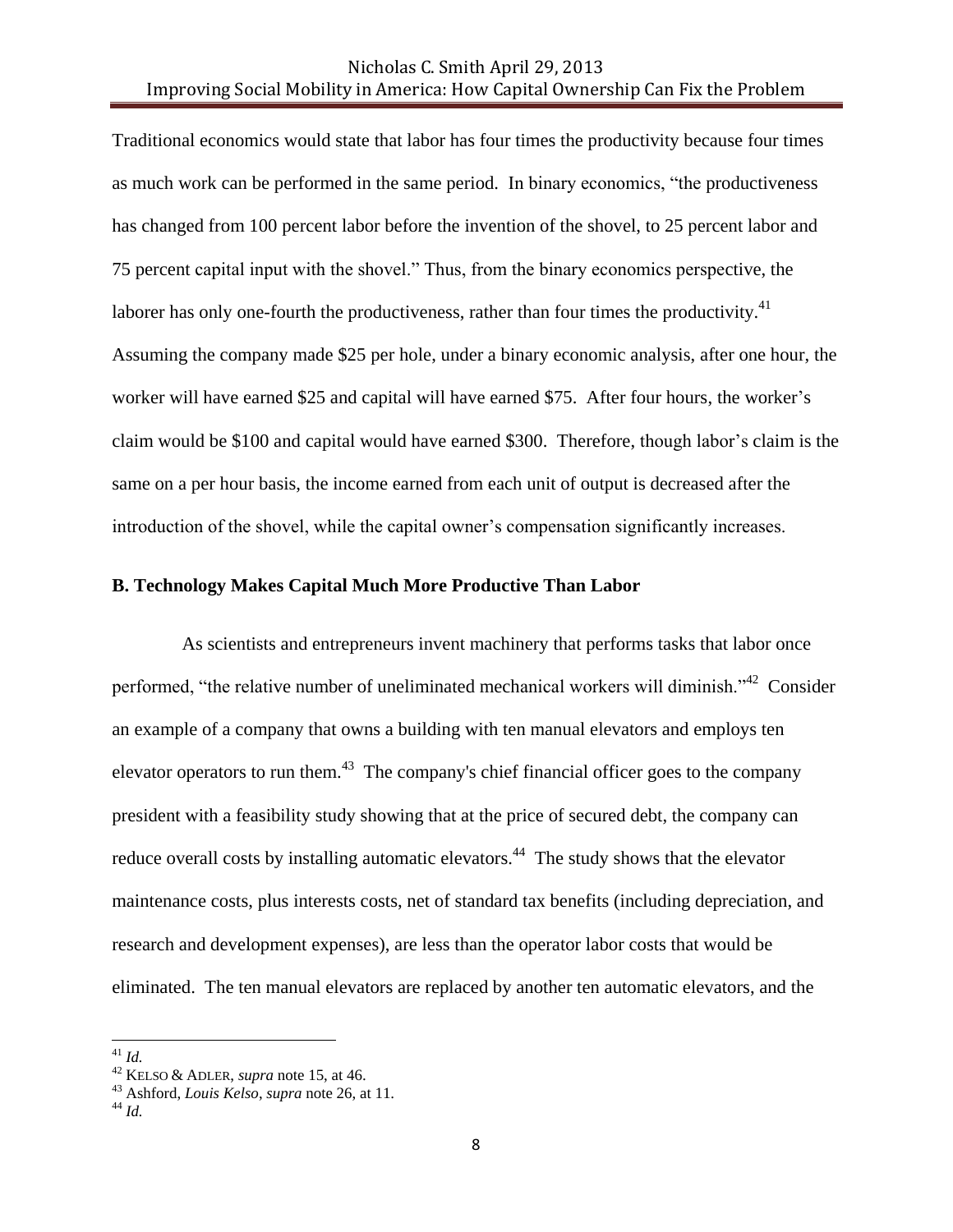ten operators lose their job. Here, the important takeaway in the factor of production analysis is that capital has totally replaced the labor workers' input.

John Locke's labor theory of appropriation states that starting with everything in common, men rightfully appropriated those things with which they mixed their labor power. 45 Kelso believes that going beyond that original appropriation, it is possible to generalize Locke's theory by saying that, "a man's right to acquired property derives from the productive use of such property as he already owns, whether that is his own labor power, his land, or his stock of workable materials and working instrumentalities."<sup>46</sup>

"An objective evaluation of the services of labor through free competition among all relevant factors in production determine the appropriate wages that labor earns.<sup> $347$ </sup> If the increasing productiveness could be attributed to labor, labor would be able to justly claim a larger distributive shares of the total wealth produced.<sup>48</sup> But as technological advances have made machines increasingly more efficient in the production of wealth, the problem of conflict between distributive justice and the welfare of workingmen becomes more and more aggravated.<sup>49</sup>

## **C. Capital Has a Strong, Positive Distributive Relationship to Growth**

The most crucial point that Kelso introduced was his remarks regarding binary growth.<sup>50</sup> Generally stated, binary growth stands for the principle that the more broadly capital ownership

 $^{45}$  Gregory Alexander & Eduardo M. Penalver, An Introduction to Property Theory 39 (2012).

<sup>46</sup> See KELSO & ADLER*, supra* note 15, at 56.

<sup>47</sup> *Id.* at 73.

<sup>48</sup> *Id.*

<sup>49</sup> *Id.* at 73-74

<sup>&</sup>lt;sup>50</sup> The phrase binary growth is synonymous with the statement "capital has a strong, positive distributive relationship to growth."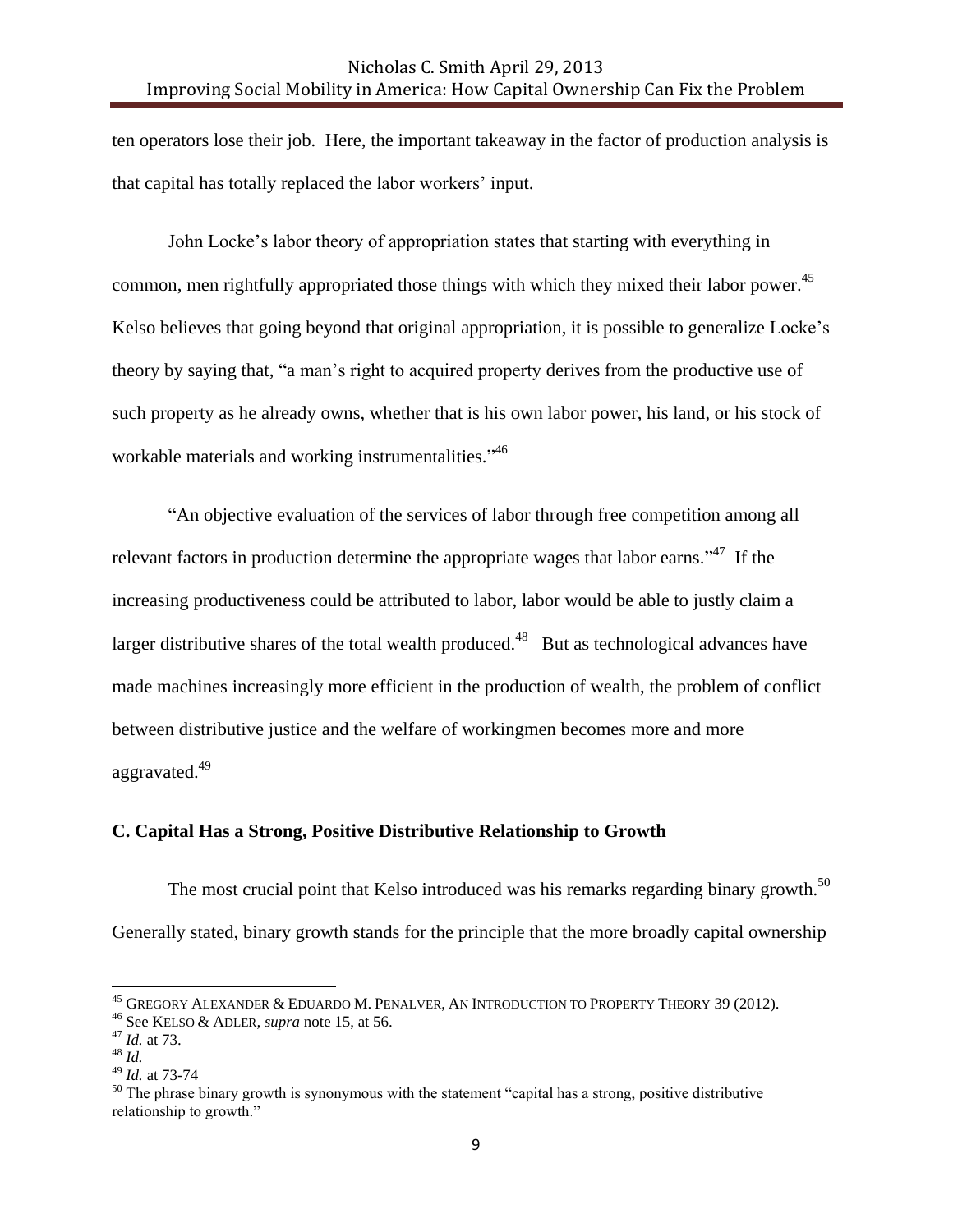is acquired by individuals on market principles, the greater the potential for economic growth.<sup>51</sup> Kelso's proposition contradicts the claims of neoclassical economics.<sup>52</sup> Under the neoclassical theory, economic growth results from increases in productivity and investment and decreases in transactions costs, but it makes no difference who owns the capital. Neoclassical economists argue that redistributing capital "merely spread around pieces of the same pie, but it does not increase the size of that pie.<sup>53</sup> They even argue that redistribution may negatively influence capital allocation, resulting in a smaller pie."<sup>54</sup>

But Kelso keenly observed that those who owned capital assets on the individualmicroeconomic level have a tremendous impact on macro-economic level.<sup>55</sup> This intuitively makes sense and seems obvious when considering Marx's theory of under consumption. The more capital an individual owns, the greater the ability for that individual to participate in the economy as a producer and consumer. Ashford adds to Kelso's insight by stating, "The more fully each individual provides productive input in the economy not only as a worker but as an owner, the more fully he or she can participate as a consumer, and the larger the economy will be."<sup>56</sup>

This principle becomes even more important as a society becomes industrialized. An industrial nation should be especially aware that individuals should own both capital assets and also earn wages from their labor. If capital ownership is primarily only available to existing owners of capital, then consequently, there will be less consumer demand. Conversely, if an

 $\overline{\phantom{a}}$ 

<sup>55</sup> *Id.* <sup>56</sup> *Id.*

<sup>51</sup> *See* Ashford, *Growth and Justice*, *supra* note 28, at 104.

<sup>52</sup> *Id.*

<sup>53</sup> *Id.*

<sup>54</sup> *Id.*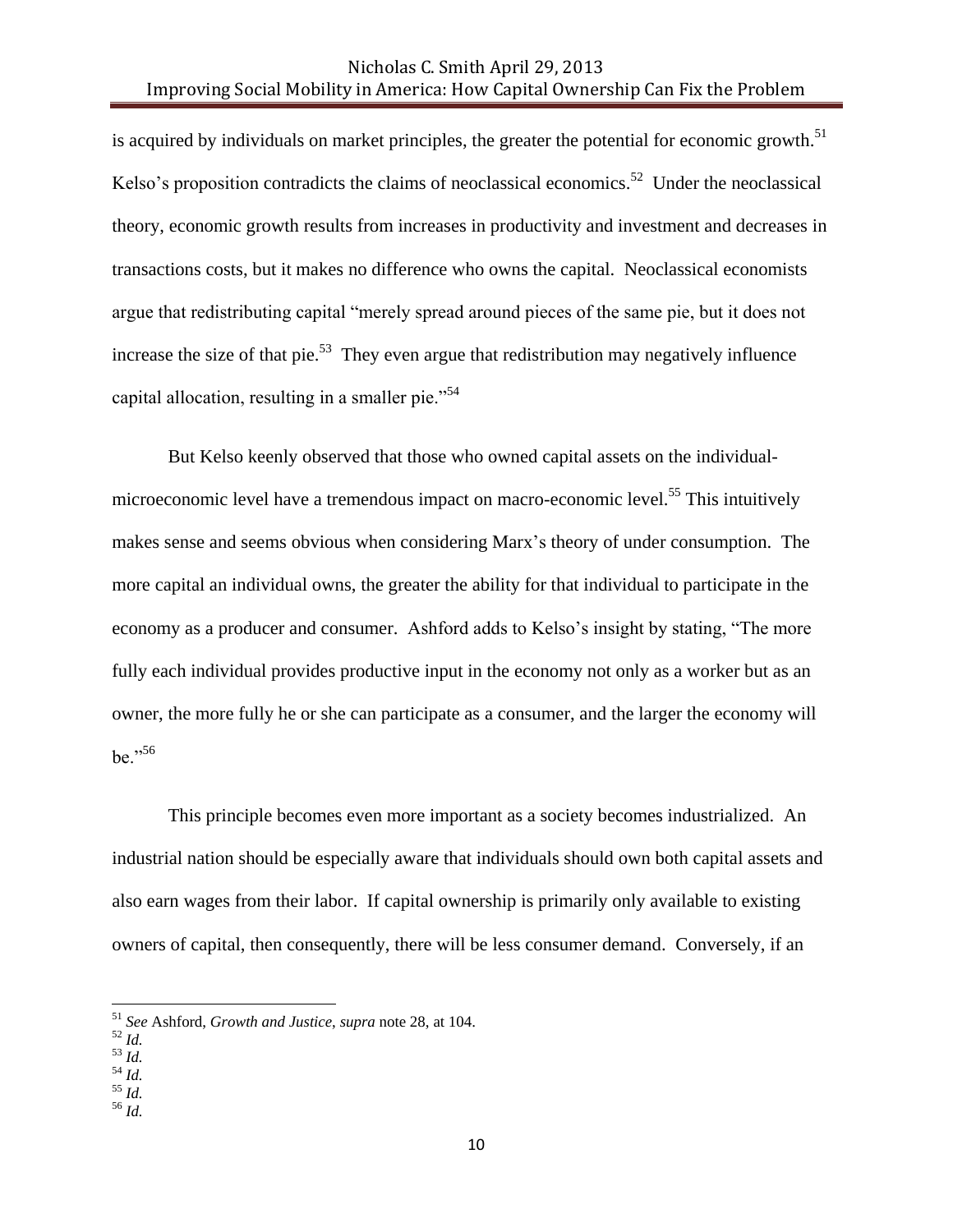economy allows the middle class and poor, who have unsatisfied needs and wants, to acquire capital, "they will spend more money on goods and services, thereby fueling a larger economy than if the capital were acquired by the few rich."<sup>57</sup>

As Marx warned, if capital acquisition is only available for existing owners, the distribution of capital income will be insufficient to support consumption, and growth will be suppressed. Binary economics attempts to solve the consumption problem, but the answer is practical only if the key institutions can be implemented into our economy.

#### **IV. Implementing a Binary Economy**

A binary economy would include many of the same institutions that the Federal Government currently uses to promote economic activity. But instead of a system that rewards existing owners as the current system does, in a binary economy, all people would benefit from the ability to acquire capital with the earnings of capital. The most damaging consequence of our current system-one that links the formation and ownership of new capital to the ownership of existing capital- is the progressive concentration of the ownership of capital.<sup>58</sup> In an economy where capital continues to replace labor in productiveness, the need is for a private property system that enables all people to participate in the market for capital acquisition. Kelso believed that the fundamentals of corporate finance provided that answer.

#### **A. Corporate Finance**

 $\overline{a}$ 

The purpose of corporate finance is to enable corporations to acquire capital assets before it has earned the money to pay for those assets, while simultaneously enabling shareholders to

<sup>57</sup> *See* Ashford, *Growth and Justice*, *supra* note 28, at 104.

<sup>58</sup> LOUIS O. KELSO & MORTIMER J. ADLER, THE NEW CAPITALIST 19 (1961).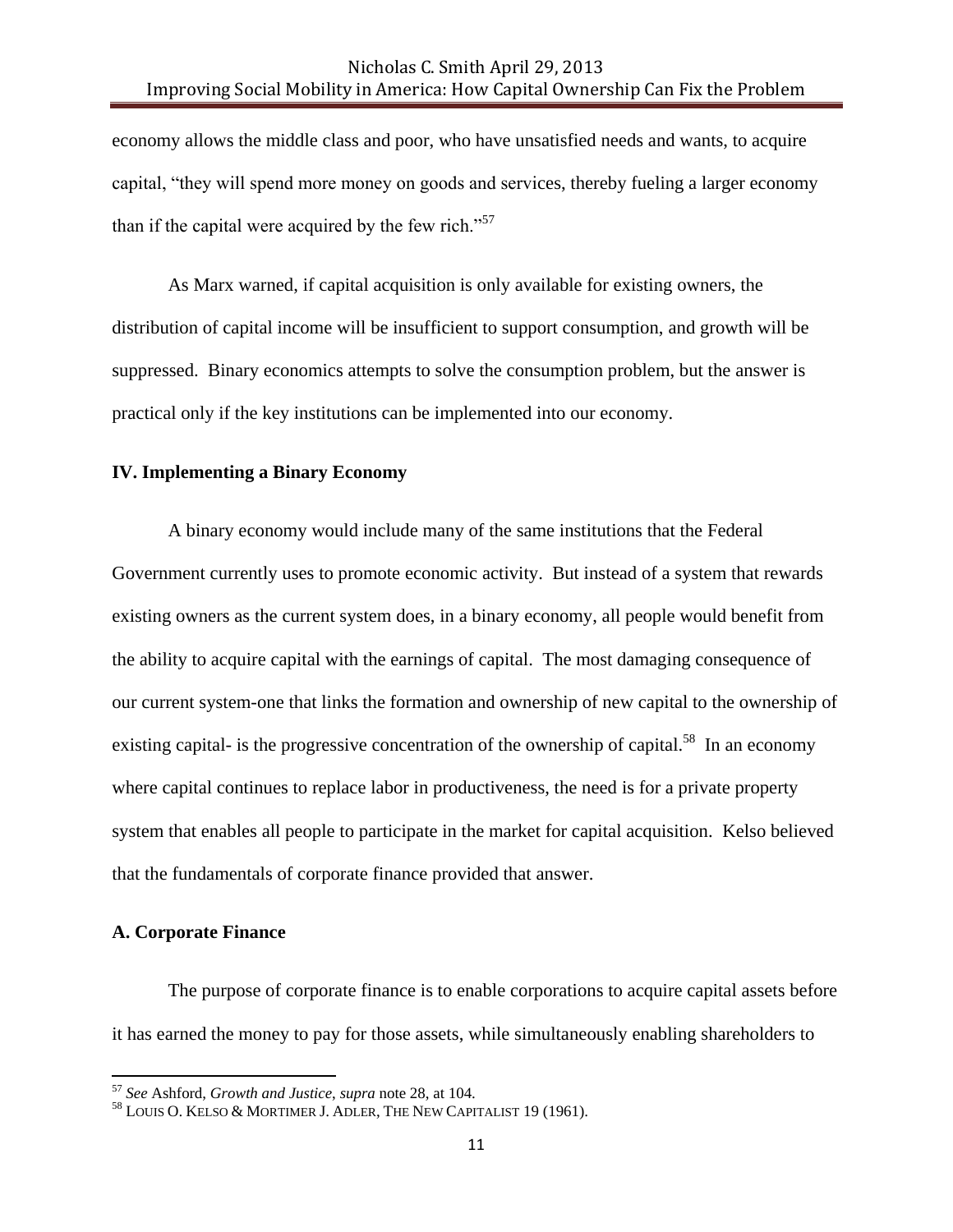acquire an equity interest in those assets by paying for them out of the earnings of the assets so acquired.<sup>59</sup> Unfortunately, most people without the necessary collateral to obtain credit are effectively prevented from benefitting from corporate finance.<sup>60</sup> Kelso believed that the benefits of corporate finance to the well-capitalized 10 percent of Americans were a devastating and unnecessary mistake. Thus, he developed a plan to utilize institutions that already exist to expand the benefits of corporate finance to the masses.

# **B. The Six Institutions of General Theory**

Kelso offered his General Theory as a way to solve our economy's fundamental growth and distributional problem.<sup>61</sup> Figure 1 is a depiction of Kelso's General Theory simplified by Robert Ashford.

Figure  $1^{62}$ 



**General Theory Diagram** 

<sup>59</sup> *See* ASHFORD & SHAKESPEARE, *supra* note 34, at 240

<sup>60</sup> *Id.* at 241.

<sup>61</sup> *Id.* at 238.

<sup>62</sup> Ashford, *The Missing Link*, *supra* note 1, at 95.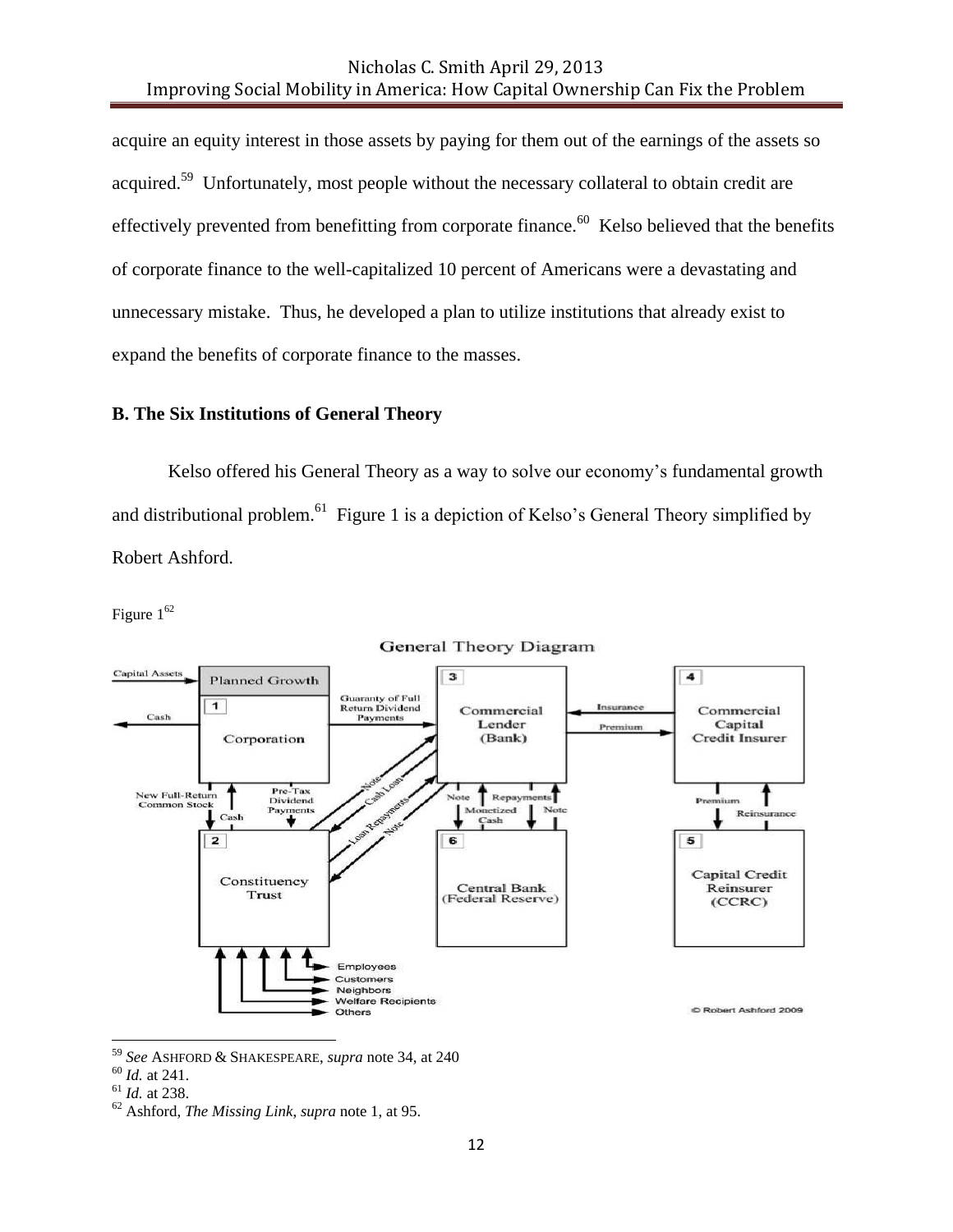It illustrates how institutions can participate profitably in a system of corporate finance that enable people without capital to compete fairly alongside people with capital for the acquisition of capital assets.

The six institutions of a binary economy include: 1) corporations, 2) constituency trusts, 3) banks (lenders), 4) private commercial capital credit insurers, 5) the Capital Credit Reinsurance Corporation and 6) the Federal Reserve (central bank). Though all of these institutions exist today, they only aid existing capital owners; but with appropriate binary legislation, these institutions would provide people without capital to compete on more equal footing with the well-capitalized.<sup>63</sup>

### **1. Getting Started: The Company's Business Plan**

The first step in binary financing requires a credit-worthy company to develop a business plan. A credit-worthy capital acquisition plan requires that the capital acquisition is reasonably expected to pay its acquisition cost at a competitive rate and there is sufficient collateral to secure the loan in the event of default on the repayment.<sup>64</sup>

#### **2. The Constituency Trust**

 $\overline{\phantom{a}}$ 

The second step in binary financing is the establishment of a constituency trust. A constituency trust is a legal vehicle that allows a trustee to make capital acquisitions on behalf of the beneficiaries. The trustee, acting on behalf of the beneficiaries, borrows funds from a bank

<sup>63</sup> *See* Robert Ashford, *Binary Economics: The Theory That Gave Rise to ESOPs* (2006) *available at* [http://papers.ssrn.com/sol3/papers.cfm?abstract\\_id=1092194](http://papers.ssrn.com/sol3/papers.cfm?abstract_id=1092194) (last visited April 2, 2013).

<sup>64</sup> *See* ASHFORD & SHAKESPEARE, *supra* note 34, at 243.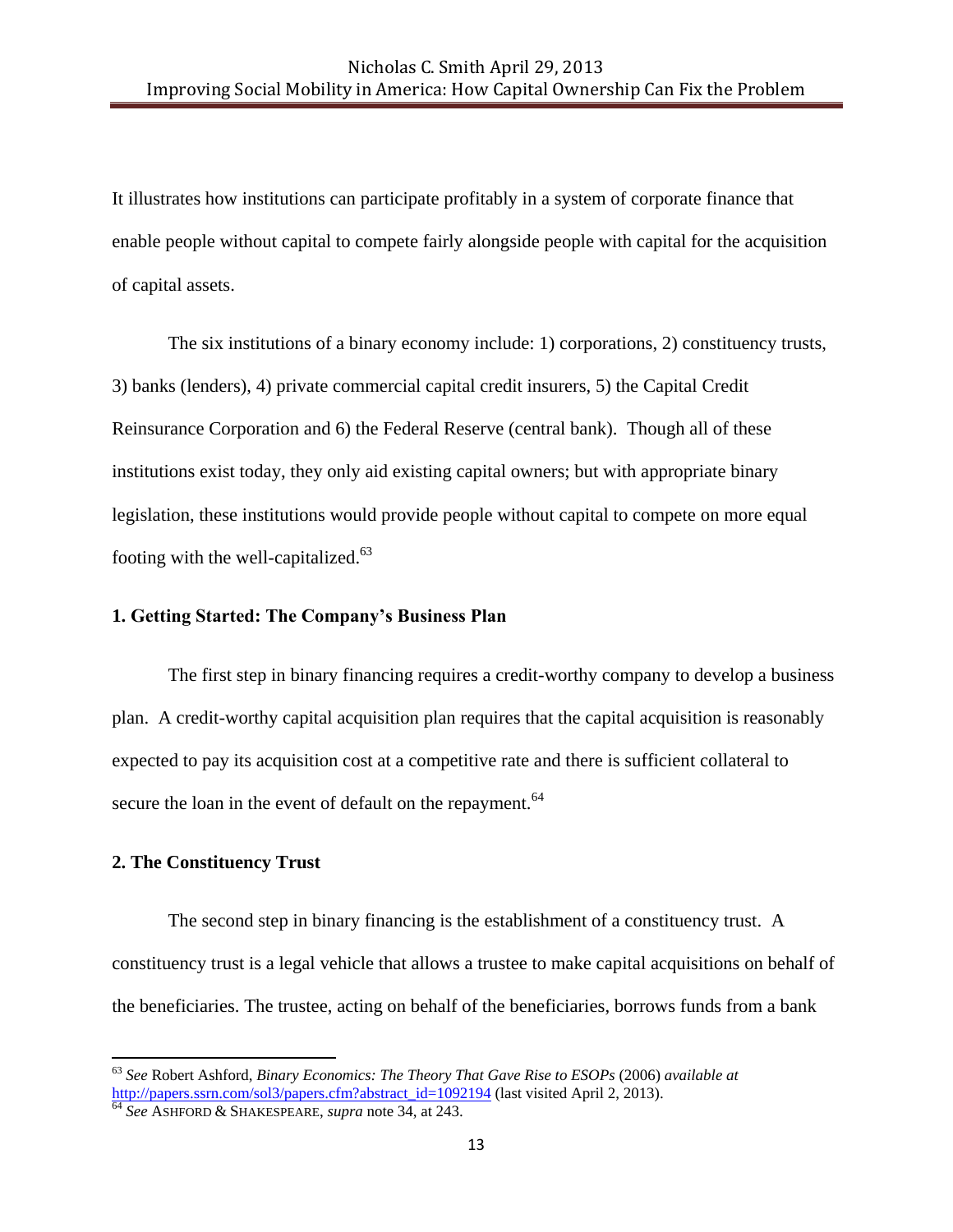and invests in common stock of the company called binary stock.<sup>65</sup> Because employeeshareholders will often have limited, if any, experience with the management of capital, nor are they personally supplying any of the credit, capital or assuming any risk of investment failure, trustees provide the beneficiaries with the services of investment professionals which give banks more confidence to make binary loans.

When binary financing is chosen by a company to finance a company's capital needs, a constituency trust uses the funds it borrowed from the lender to invest in binary stock issued by the company.<sup>66</sup> Thus, a company receives the needed cash to make capital acquisitions and the constituency trusts now has an equity interest in the company, represented as binary stock.

Because the ownership interest is considered binary stock, the company is now obligated to distribute all earnings represented by stock to the constituency trust.<sup>67</sup> The acquired stock is utilized as collateral to secure loan and is released after the loan is paid off.<sup>68</sup> In other words, the trustee must first use the earnings the binary stock produces to satisfy the loan repayment before net earnings are available for distribution to the beneficiaries.

#### **3. Banking in a Binary Economy**

To obtain financing from banks, a company must show that the capital acquisition can pay for itself. The feasibility question analyzes the ability of the proposed capital acquisition to pay for its own acquisition cost in a competitive period, usually three to seven years.<sup>69</sup> Generally, the company provides a plan to the bank projecting the cash inflows and outflows

 $\overline{a}$ 

<sup>65</sup> *Id.* at 245.

<sup>66</sup> *Id.* at 247.

<sup>67</sup> *Id.*

<sup>68</sup> *Id.* at 247-48.

<sup>69</sup> *See id.* at 256.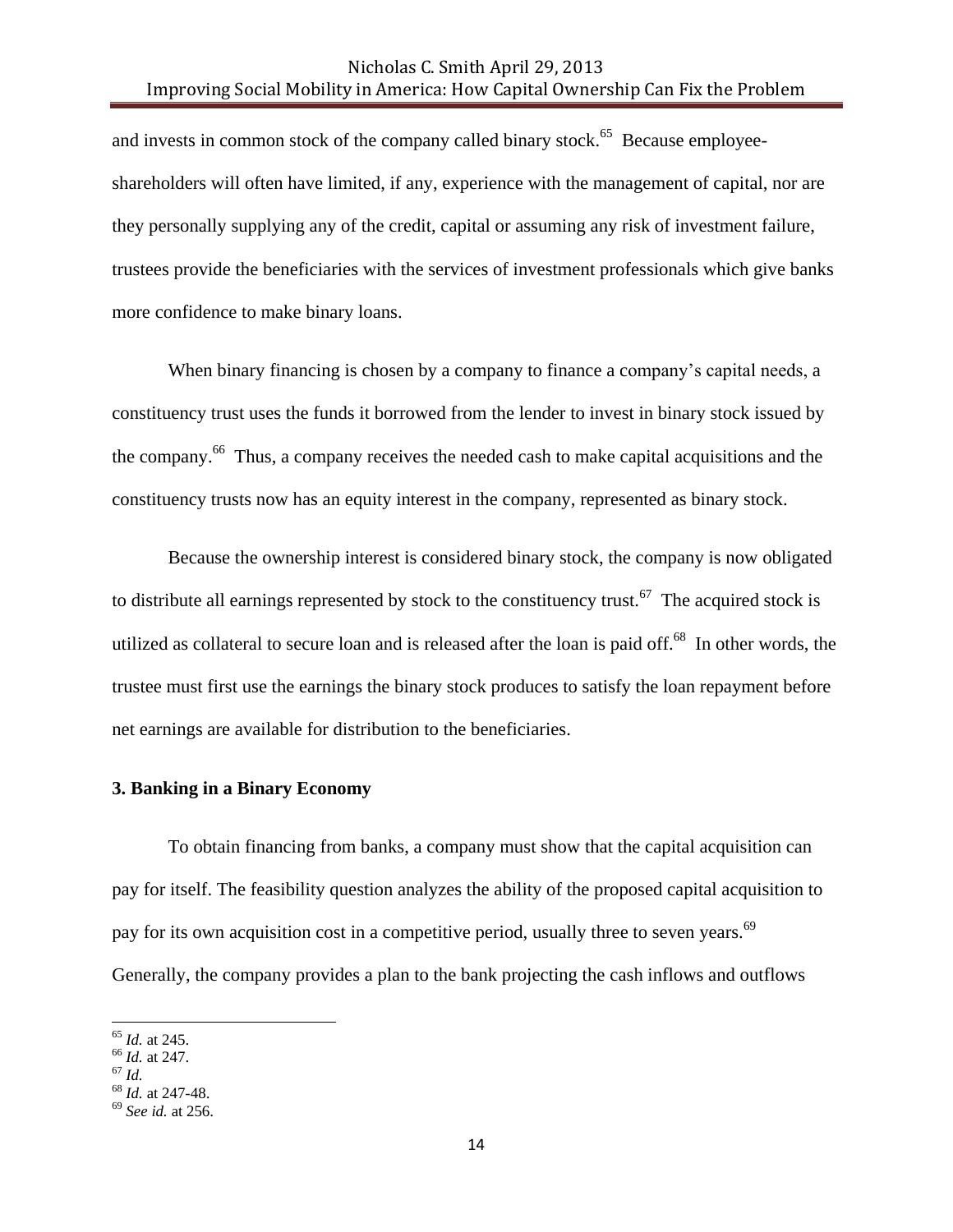from the beginning until the point at which revenues from the operations are projected to repay the acquisition debt.<sup>70</sup> If the bank determines that the plan is credit-worthy, then the issue turns to security.

The security question evaluates what collateral is available to the bank if the capital fails to pay for itself.<sup>71</sup> Most banks will not lend even if the company has a credit-worthy plan if the company does not provide an adequate amount of security to protect the bank from potentially significant losses.<sup>72</sup> In conventional debt financing, to satisfy the security issue, a bank typically requires not only a security interest in the assets acquired, but also a pledge of the underlying corporate stock. But, this is where binary financing and conventional debt financing significantly diverge.

#### **4. Capital Credit Insurance**

Because the terms of binary stock prevent existing shareholders from claims on the earnings of binary stock, they have little incentive to take on risk of business failure; naturally, they would prefer the bank's claim on any default in the binary financing be wholly satisfied without recourse to the equity of existing shareholders.<sup>73</sup> As a result, in a binary financing transaction, the lender would be forced to issue non-recourse loans, which would limit the bank's recovery on default to those assets specifically pledged. If there were no answers to this problem, binary financing would be dead on arrival. Fortunately, Kelso understood this issue and developed the idea of binary capital credit insurance that would act as a substitute for collateral.

<sup>73</sup> *Id.*

<sup>70</sup> ASHFORD & SHAKESPEARE, *supra* note 34, at 257

<sup>71</sup> *See id.*

<sup>72</sup> *See* i*d.*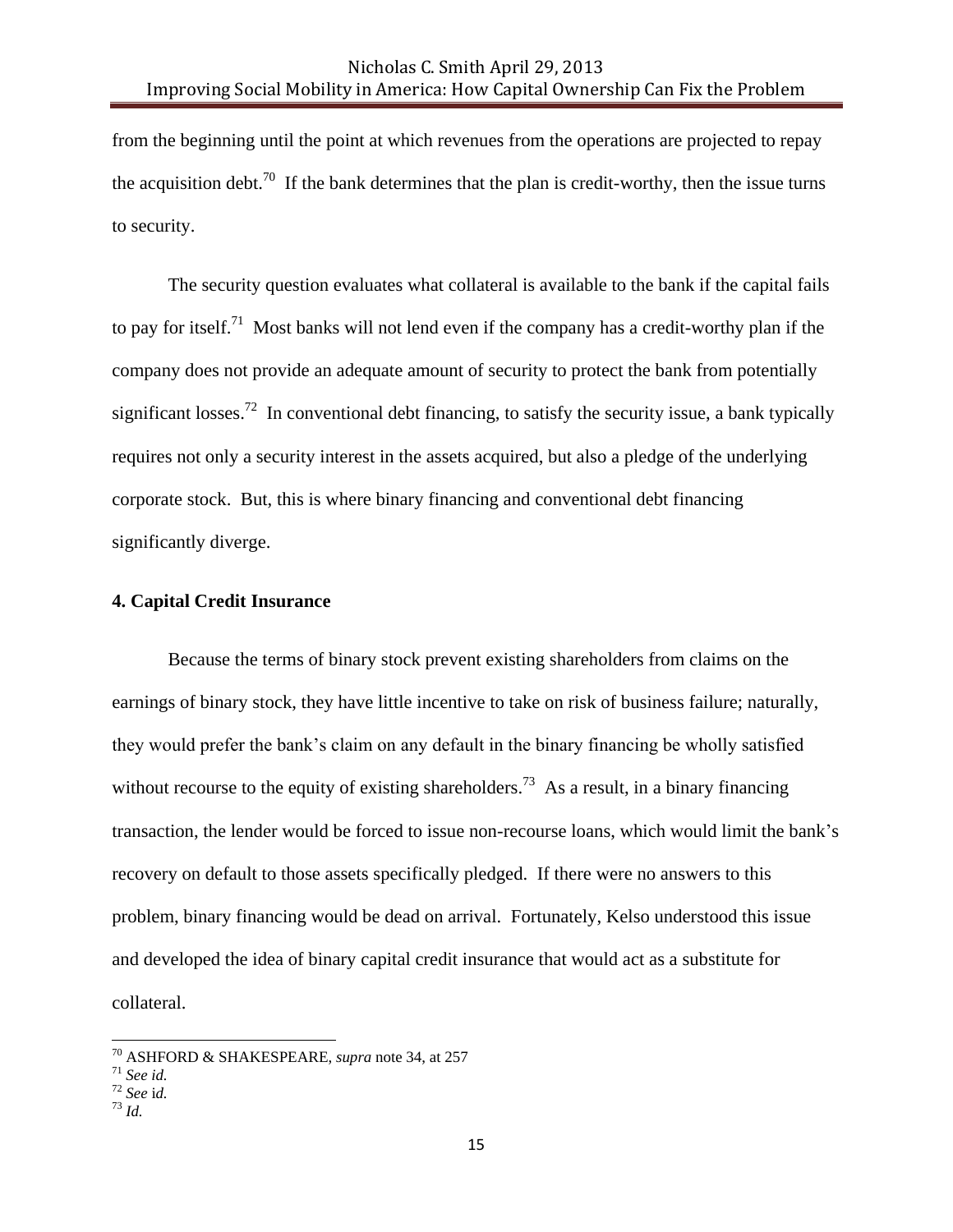Kelso's keen insight was to see that risk could be priced by independent private capital credit insurers and included by the lending bank in the cost of borrowing.<sup>74</sup> Robert Ashford added to this vision by noting that all that is needed for "sound insurance pricing is solid, welldocumented past experience that fairly reflects the likely future experience."<sup>75</sup>

In a binary financing transaction, the lending bank would search for the best private capital credit insurance. The banks would pay a premium to the capital credit insurer (though they would charge this premium in fees) and the insurer provides the bank insurance against the possibility that the loan is not repaid.

The capital credit insurance solves many of the problems existing shareholders and lending banks have with binary financing transactions. First, the company's revenues are protected from action by the lender, which protects the existing shareholders from the risk of loss from business failure. Second, the bank is insured for any losses resulting from the business' failure to repay the loan.

But capital credit insurance would not protect the constituency trust from losses. Thus, although the binary shareholders receive a tremendous benefit in investing in capital before acquiring that capital, if their binary investment fails to pay for itself, they will end up losing their investment in the trust.<sup>76</sup> Importantly, managers of the company and the trustee will be held responsible for failed investments and will find it more difficult to receive binary financing in the future.<sup>77</sup> Also, although banks will be insured for binary losses, their future eligibility to

<sup>74</sup> *See* KELSO & KELSO, *supra* note 27, at 41.

<sup>75</sup> ASHFORD & SHAKESPEARE, *supra* note 34, at 259.

<sup>76</sup> *Id.* at 261 n. 164.

<sup>77</sup> *Id.*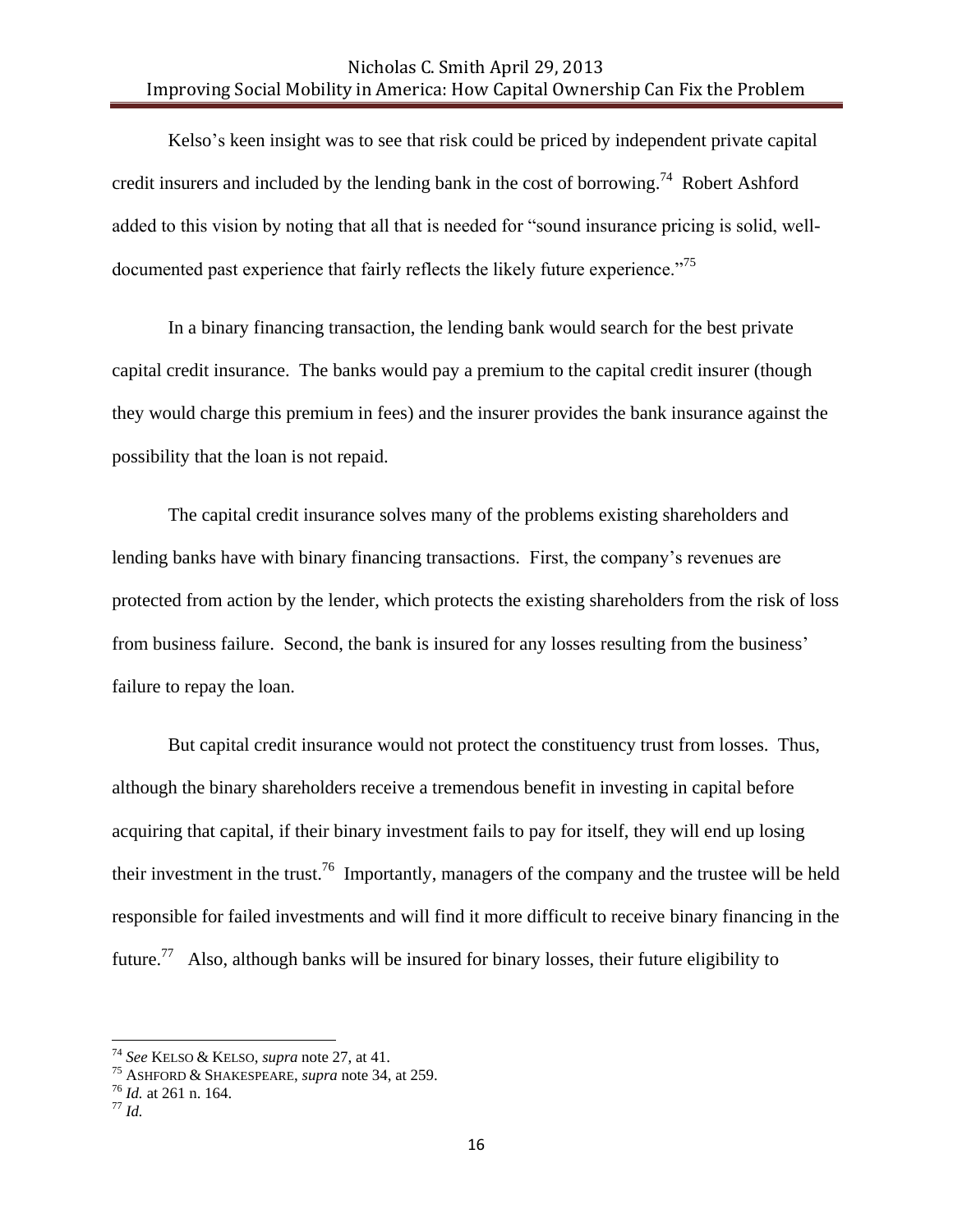participate in binary financing will be affected by records of their binary lending record.<sup>78</sup> Thus, banks could be disqualified from receiving binary financing if continually out-performed by their peers.

The establishment of credible and effective capital credit insurers is the most critical step to the establishment of binary financing. A binary economy depends upon the proposition that the risk of capital acquisition traditionally determined by adequate security in the form of corporate equity, can instead be priced as insured risk premium and included in the cost of borrowing. Robert Ashford believes that it can and states, "Just as every driver must pay an insurance premium, with the amount varying according to factors such as age, make of car, and previous driving record, so must binary financing insurance be based on the risk involved in the financing."<sup>79</sup>

#### **5. Capital Credit Reinsurance Corporation**

As binary growth creates an expanding US economy, capital credit insurers will seek reinsurers to mitigate their risk. Reinsurance is the practice of insurers transferring portions of risk portfolios to other parties by some form of agreement in order to reduce the likelihood of having to pay a large obligation resulting from an insurance claim.<sup>80</sup> The intent of reinsurance is for an insurance company to reduce the risks associated with underwritten policies by spreading risks across alternative institutions.<sup>81</sup>

 $\overline{\phantom{a}}$ <sup>78</sup> *Id.*

 $^{79}$  *Id.* at 263.

<sup>80</sup> DICTIONARY OF FINANCE AND INVESTMENT TERMS 577 (7th ed. 2006).

<sup>81</sup> ASHFORD & SHAKESPEARE, *supra* note 34, at 264 n.166.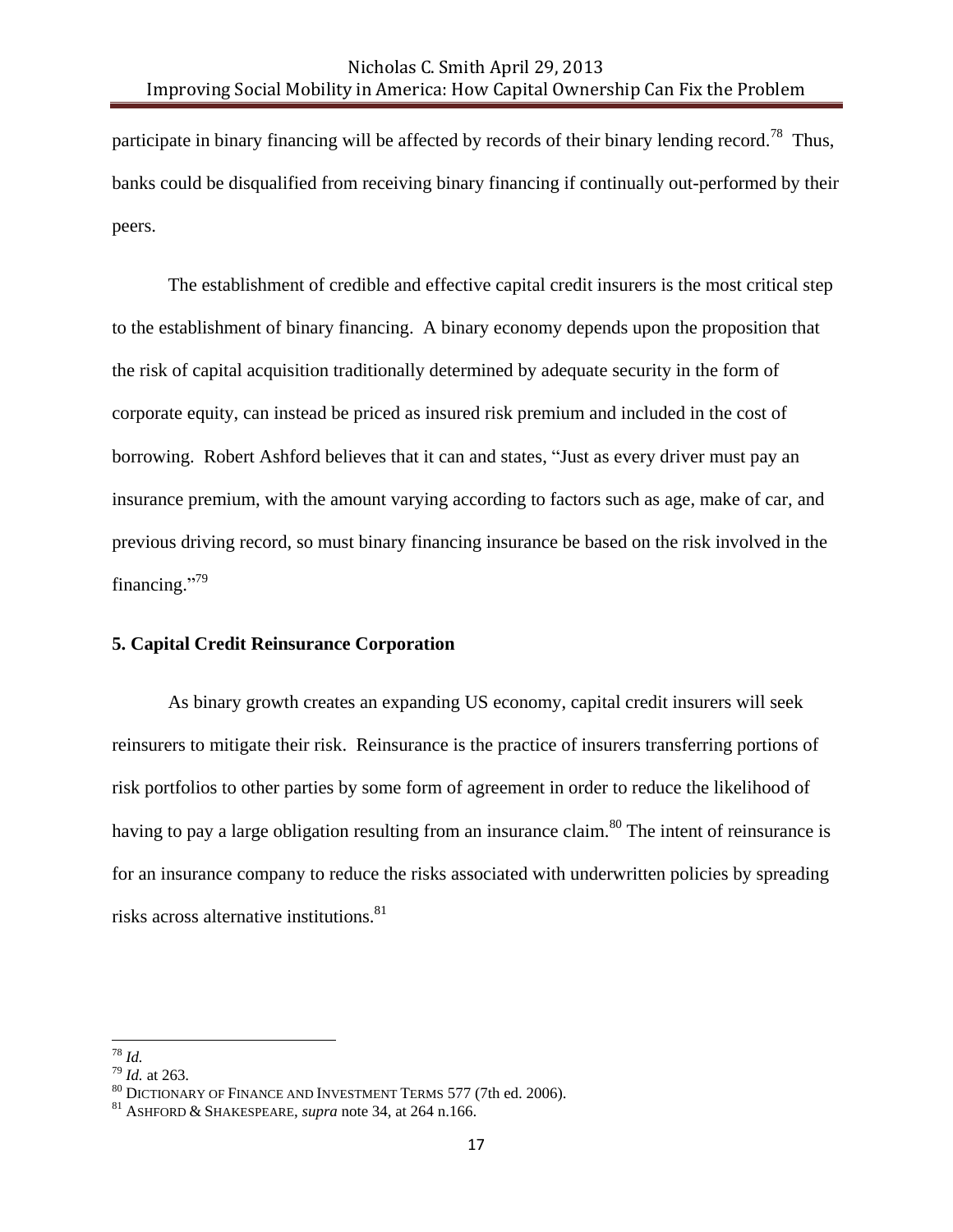Kelso believed that in the initial stages of a binary economy, it would be important for the government to establish the Capital Credit Reinsurance Corporation, a government agency, to serve as a reinsurer for the private capital credit insurers.<sup>82</sup> Though opponents would assert that creating a government agency to reinsure private business is inevitably making the taxpayer an underwriter of private companies, Kelso stated that the federal government has already assumed the risk of the aggregate failure of America's top companies and that the government assumes no greater risk in a binary economy.<sup>83</sup>

#### **6. The Federal Reserve's Monetary Policy and the Cost of Binary Financing**

Traditional financing has created a system where the well-capitalized enjoy an overwhelming advantage in the capital markets because only they have the collateral to secure the credit which enables them to acquire new wealth-creating capital assets.<sup>84</sup> Kelso envisioned the central bank and monetary policy as the solution to leveling the playing field for all participants.<sup>85</sup> He proposed that the central bank be authorized to discount the promissory note issued by the borrowing trust. Kelso suggested that the discount rate should be .25 percent, representing the maximum necessary cost to the central bank for administering the discount operations. Thus, the lending bank can tender the note and receive 99.75 percent additional cash for new lending.

The bank serves as a conduit for binary financing coming from the central bank.<sup>86</sup> Because the money is coming from the central bank and not the existing owners of the bank, the

 $\overline{a}$ 

<sup>82</sup> *Id.* at 264.

<sup>83</sup> *Id.* at 266.

<sup>84</sup> *See* KELSO & KELSO, *supra* note 27, at 39.

<sup>85</sup> ASHFORD & SHAKESPEARE, *supra* note 34, at 267.

*<sup>86</sup> Id.*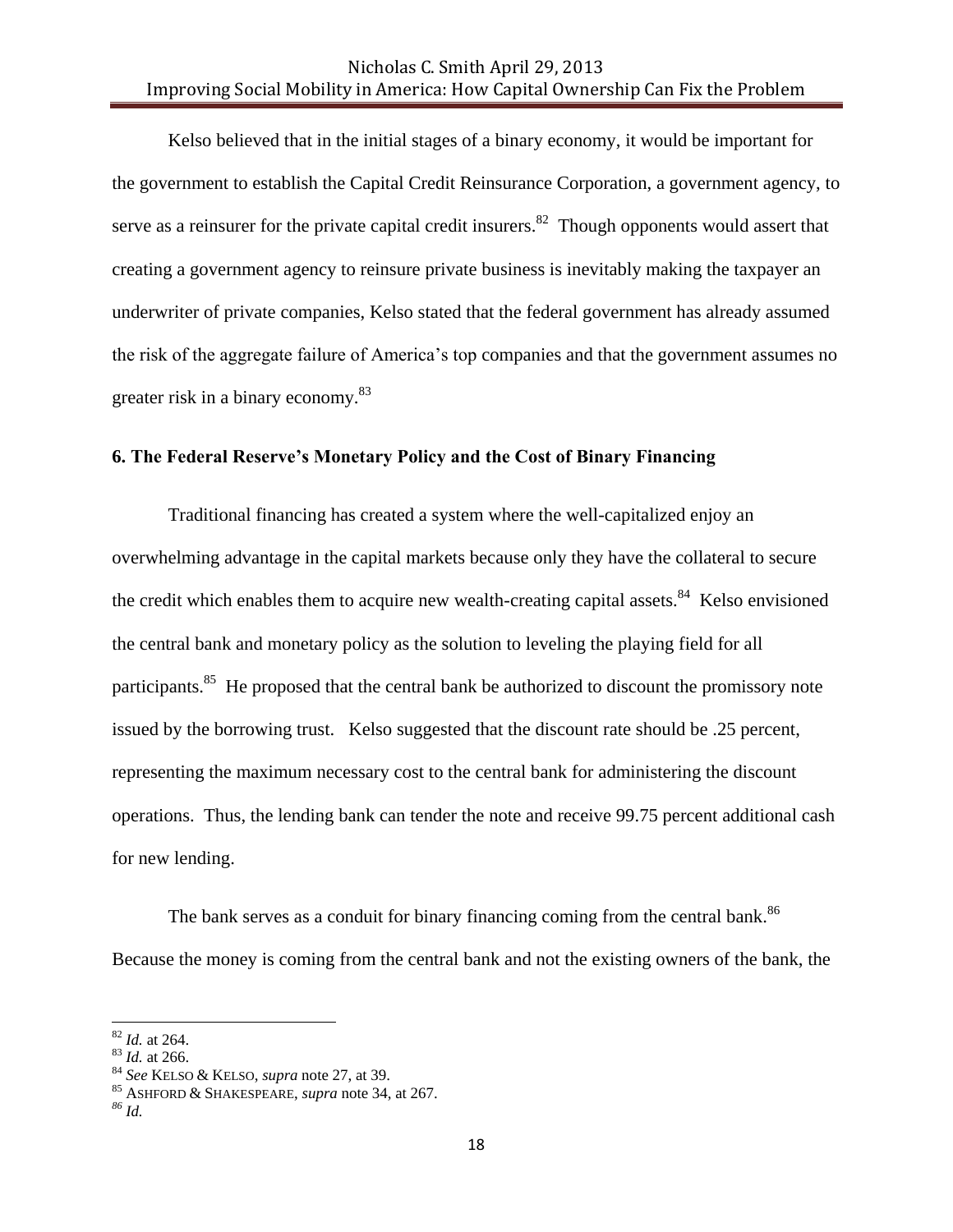only market change the lending bank can fairly charge is the cost of screening, administering, policing and collecting.<sup>87</sup> The banker's spread- the bank's average gross revenues for money lent minus the cost of the money to the bank- should be the only cost which is usually around 2%.

Therefore, the total cost for the company and the trust would be:

| • Capital credit insurance           | $2 - 3%$        |  |  |
|--------------------------------------|-----------------|--|--|
| • Central bank's administrative cost | $.25\%$         |  |  |
| • Lending bank's administrative cost | $2 - 3%$        |  |  |
| $\blacksquare$ Total                 | $4-6.25\%$ $88$ |  |  |

The six institutions mentioned above provide the foundation for a binary economy. But we have already experimented with the idea of broadening the number of capital owners in America. Kelso teamed up with Senator Russell Long and legislation was passed in 1974 which created the Employee Stock Option Plan.<sup>89</sup>

## **C. The Employee Stock Option Plan ("ESOP"): A Binary Economics Case Study**

Kelso understood that as technology advanced, society became more automated in its use of capital to produce goods, which caused the returns of capital to increase, while diminishing the return to labor.<sup>90</sup> Kelso's answer: the Employee Stock Option Plan ("ESOP").<sup>91</sup> Kelso

 $\overline{\phantom{a}}$ *<sup>87</sup> Id.*

<sup>88</sup> *Id.* at 269.

<sup>89</sup> *See* Michael E. Murphy, *The ESOP at Thirty: A Democratic Perspective*, 41 WILLAMETTE L. REV. 655, 657-58 (2005).

<sup>90</sup> KELSO & KELSO, *supra* note 23, at 15.

<sup>&</sup>lt;sup>91</sup> *Id.* at 59. (Kelso had many other ideas for his binary economy. The other seven type of plans Kelso introduced include: 1) the Mutual Stock Ownership Plan (MUSOP), 2) Consumer Stock Ownership Plan (CSOP), 3) the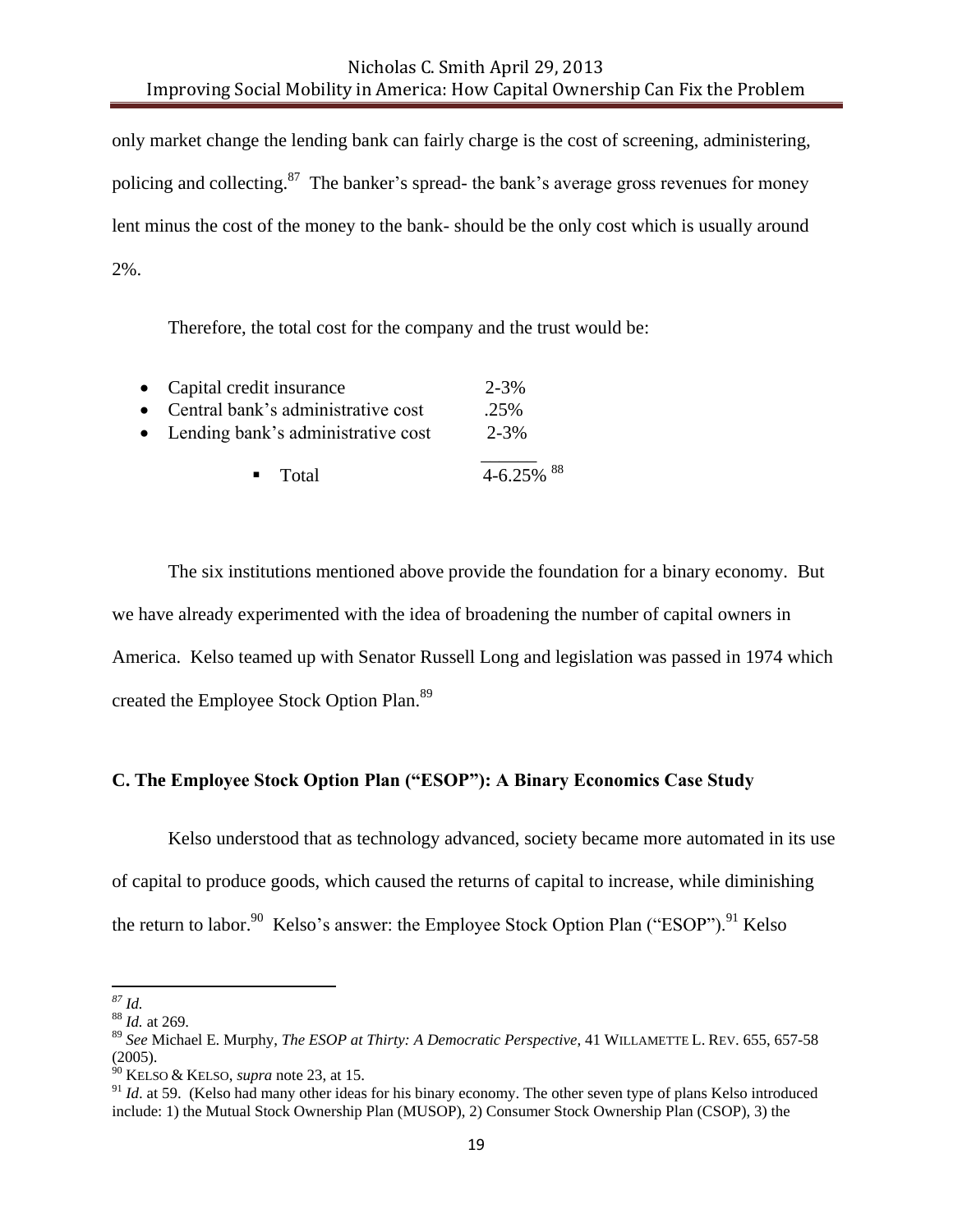observed three major benefits from employee ownership: 1) increased employee participation in the work place, 2) it reduced the likelihood that employees would slack off on the job, and most importantly, 3) the ESOP would increase employee-shareholders' personal wealth.<sup>92</sup>

The most valuable feature of the ESOP is its ability to acquire, in trust for employees, stock in their companies on nonrecourse credit, and to pay for it with the stock's pretax income.<sup>93</sup> An ESOP that borrows funds to acquire company stock is called a leveraged ESOP.<sup>94</sup> In a leveraged ESOP, an employer establishes a trust to hold stock purchased from the company.<sup>95</sup> The trust obtains a loan from the bank and uses the money to purchase the stock.<sup>96</sup> Generally, the trust is administered by a committee created by the board of directors and the committee is a fiduciary to the employee-shareholders.<sup>97</sup> The stock serves as collateral for the loan and any dividends are used to pay back the principal and interest on the loan.<sup>98</sup> As with other contribution plans, employers makes cash contributions to the ESOP.<sup>99</sup> Gradually, as the loan is paid off, the stock held in trust is proportionally released from its security obligation and held for

General Stock Ownership Plan (GSOP), 4) the Individual Capital Ownership Plan (ICOP), 5) the Commercial Capital Ownership Plan (COMCOP), 6) the Public Capital Ownership Plan (PUBCOP), and 7) the Residential Capital Ownership Plan.).

<sup>92</sup> KELSO & ADLER, *supra* note 15, at 52.

<sup>93</sup> Ashford, *Growth and Justice*, *supra* note 28, at 105.

<sup>94</sup> Joel Hobbs, *Employee Stock Ownership Plans (ESOPs), Including S Corporation ESOPs and Anti Abuse Measures*. 8-6, *available at* <http://www.irs.gov/pub/irs-tege/epchd804.pdf> (last visited April 20, 2013). <sup>95</sup> *See id.* 

<sup>96</sup> *See* EMPLOYEE BENEFIT RESEARCH INSTITUTE, *Fundamentals of Employee Benefit Programs* ch. 9, 93-100 (6d ed. 2009), *available at* 

[http://www.ebri.org/pdf/publications/books/fundamentals/2009/09\\_ESOPs\\_RETIREMENT\\_Funds\\_2009\\_EBRI.pdf](http://www.ebri.org/pdf/publications/books/fundamentals/2009/09_ESOPs_RETIREMENT_Funds_2009_EBRI.pdf) (last visited April 23, 2013).

<sup>97</sup> *Id.*

<sup>98</sup> KELSO & KELSO, *supra* note 27, at 62.

<sup>99</sup> Korff, *supra* note 19, at 444.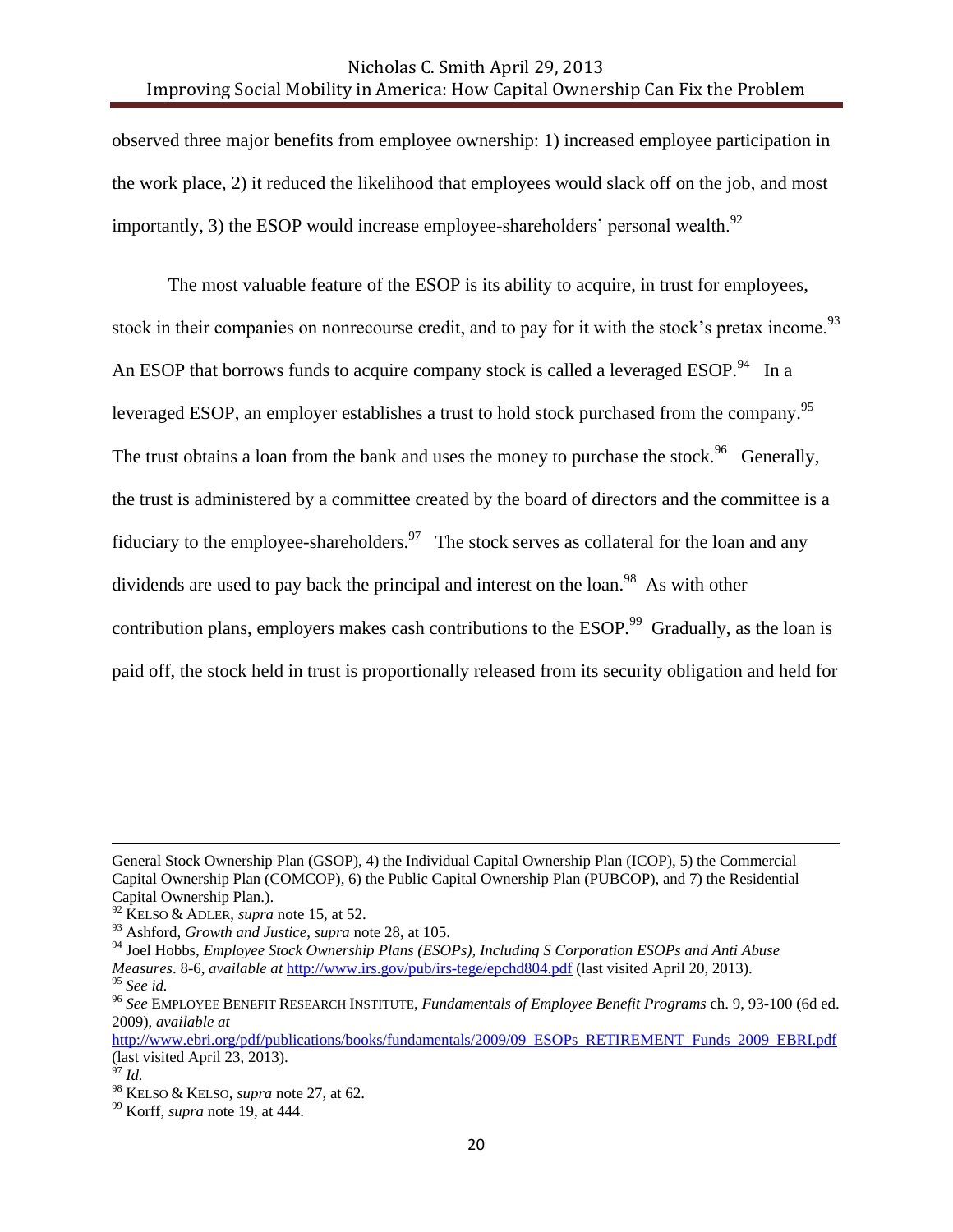the benefit of the employee-shareholders.<sup>100</sup> To encourage the use of ESOP plans, there are tax benefits for both the company sponsoring the plan and the bank providing the credit.<sup>101</sup>

Currently, there are approximately 10,000 ESOPs in the United States, covering 10.3 million employees, which is roughly 10 percent of the private sector workforce.<sup>102</sup> Federal legislation has had a tremendous impact, both for good and bad, on ESOP growth rates.

| Year | <b>Minimum Number</b><br>of Companies<br>With ESOP | <b>Participants</b> | <b>Assets</b>     | Plan<br><b>Terminations</b> | <b>Proportion of</b><br><b>Union</b><br><b>Companies</b> |
|------|----------------------------------------------------|---------------------|-------------------|-----------------------------|----------------------------------------------------------|
| 1975 | 1,600                                              | 250,000             | NA                | <b>NA</b>                   | <b>NA</b>                                                |
| 1980 | 4,000                                              | 3,100,000           | NA                | NA                          | NA                                                       |
| 1990 | 8,100                                              | 5,000,000           | NA                | <b>NA</b>                   | <b>NA</b>                                                |
| 1993 | 9,200                                              | 7,500,000           | NA                | <b>NA</b>                   | NA                                                       |
| 1999 | 10,700                                             | 6,320,000           | \$340,200,000,000 | 7.3%                        | <b>NA</b>                                                |
| 2000 | 10,500                                             | 6,400,000           | \$315,000,000,000 | 9.7%                        | 1.4%                                                     |
| 2005 | 10,000                                             | 11,700,000          | \$717,500,000,000 | 5.4%                        | 1.8%                                                     |
| 2010 | 10,000                                             | NA                  | <b>NA</b>         | <b>NA</b>                   | NA                                                       |
| 2011 | 10,900                                             | NA                  | NA                | <b>NA</b>                   | <b>NA</b>                                                |

Chart 1: Minimum number of companies with ESOP.<sup>103</sup>

During the first 15 years that ESOPs were recognized by the federal government, ESOP programs grew from 1,600 in 1975 to just over 8,000 in 1990. However, in 1989, leveraged ESOPs came under congressional scrutiny under the Omnibus Budget Reconciliation Act of

 $\overline{a}$ 

<sup>100</sup> KELSO & KELSO, *supra* note 27, at 64.

<sup>101</sup> *Id.*

<sup>102</sup> THE ESOP ASSOCIATION, *ESOP Statistics*, *available at* [www.2.esopassociation.org](http://www.2.esopassociation.org/) (last visited April 1, 2013). <sup>103</sup> THE NATIONAL CENTER FOR EMPLOYEE OWNERSHIP, *A Statistical Profile of Employee Ownership* (2012), *available at* <http://www.nceo.org/articles/statistical-profile-employee-ownership> (last visited April 3, 2013).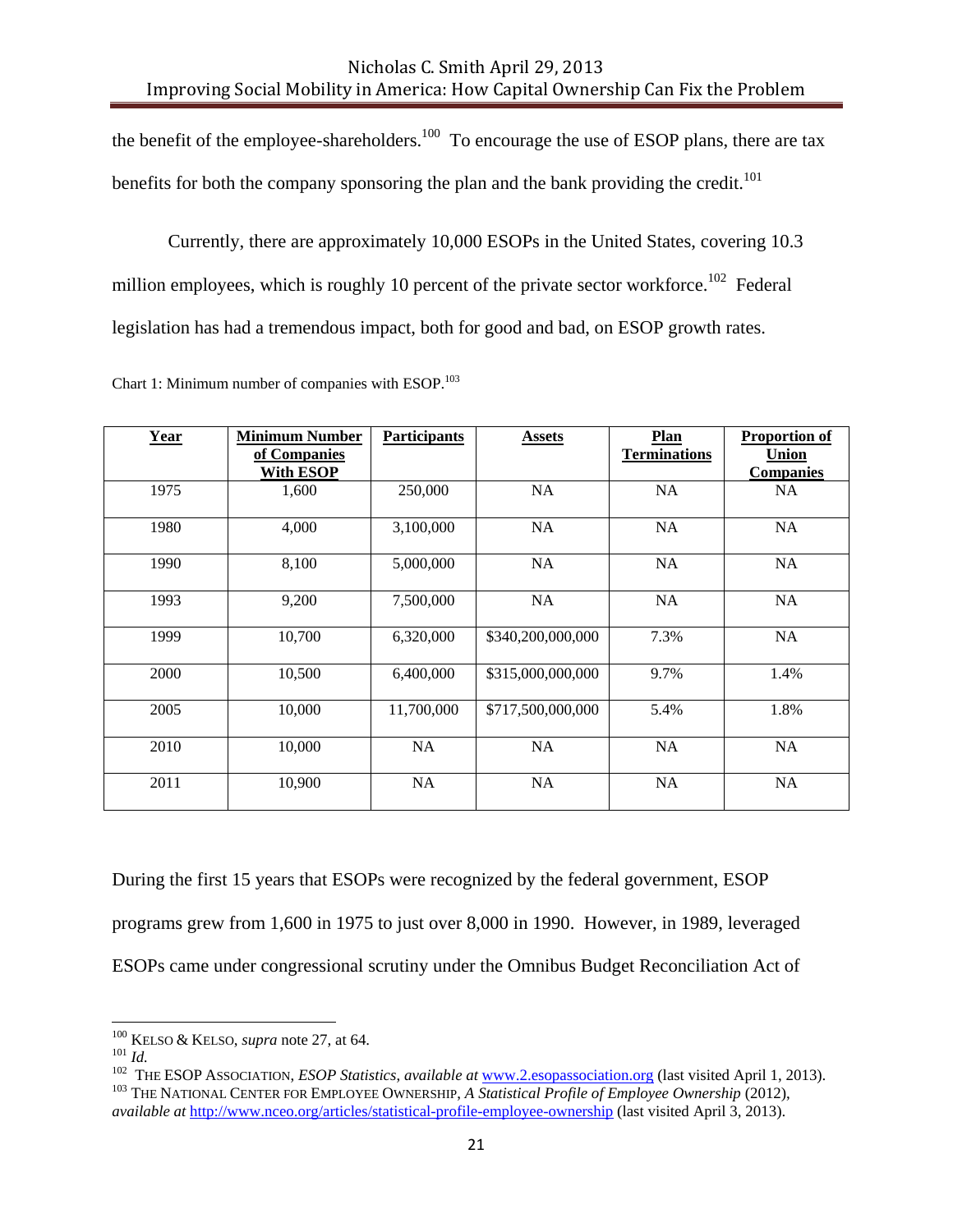1989 ("OBRA 89").<sup>104</sup> Prior to OBRA 89, qualified lenders could exclude from gross income 50 percent of the interest earned on ESOP loans.<sup>105</sup> This benefitted not only banks, but also the employees participating in the plan as lower interest rates were provided to the ESOP. Subsequent to OBRA 89, lenders only qualified for the tax benefits if three conditions were met: 1) after the acquisition, the ESOP owned more than 50 percent of the total value of all outstanding stock of the corporation; 2) the loan was not for more than 15 years; and 3) voting rights were passed through to participants (meaning that the trustee could no longer be allowed to vote for the interest of the employees). $106$ 

Congress should repeal the OBRA 89 because it obviously was responsible for stopping the momentum that ESOPs enjoyed throughout the 1980s. Of the 10,000 employers who have adopted ESOPs for their employees, only  $330^{107}$ , or three percent, are publicly traded companies.<sup>108</sup> More than any other type of business organization, public companies, because of their tremendous advantage in economies of scale, large capital holdings and prominent national reputations, have the ability to provide their employees a conservative, yet lucrative investment opportunity. Also, pubic companies are required to file certain annual reports with the SEC on their form 10k. These compelled disclosures would allow for more transparent reporting on the benefits and risks of ESOPs.

But it is highly unlikely that public companies will adopt leveraged ESOPs because most shareowners will be unwilling to allow the ESOP to acquire more than 50 percent of the total

<sup>104</sup> THE EMPLOYEE BENEFIT RESEARCH INSTITUTE, *Employee Stock Ownership Plans*, *available at* [www.ebri.org/pdf/publications/books/fundamentals/fund09.pdf](http://www.ebri.org/pdf/publications/books/fundamentals/fund09.pdf) (last visited April 1, 2013). <sup>105</sup> *Id.*

<sup>106</sup> *Id.*

 $107$  There are nearly 15,000 public companies registered in the United States.

<sup>&</sup>lt;sup>108</sup> THE ESOP ASSOCIATION, *supra* note 102.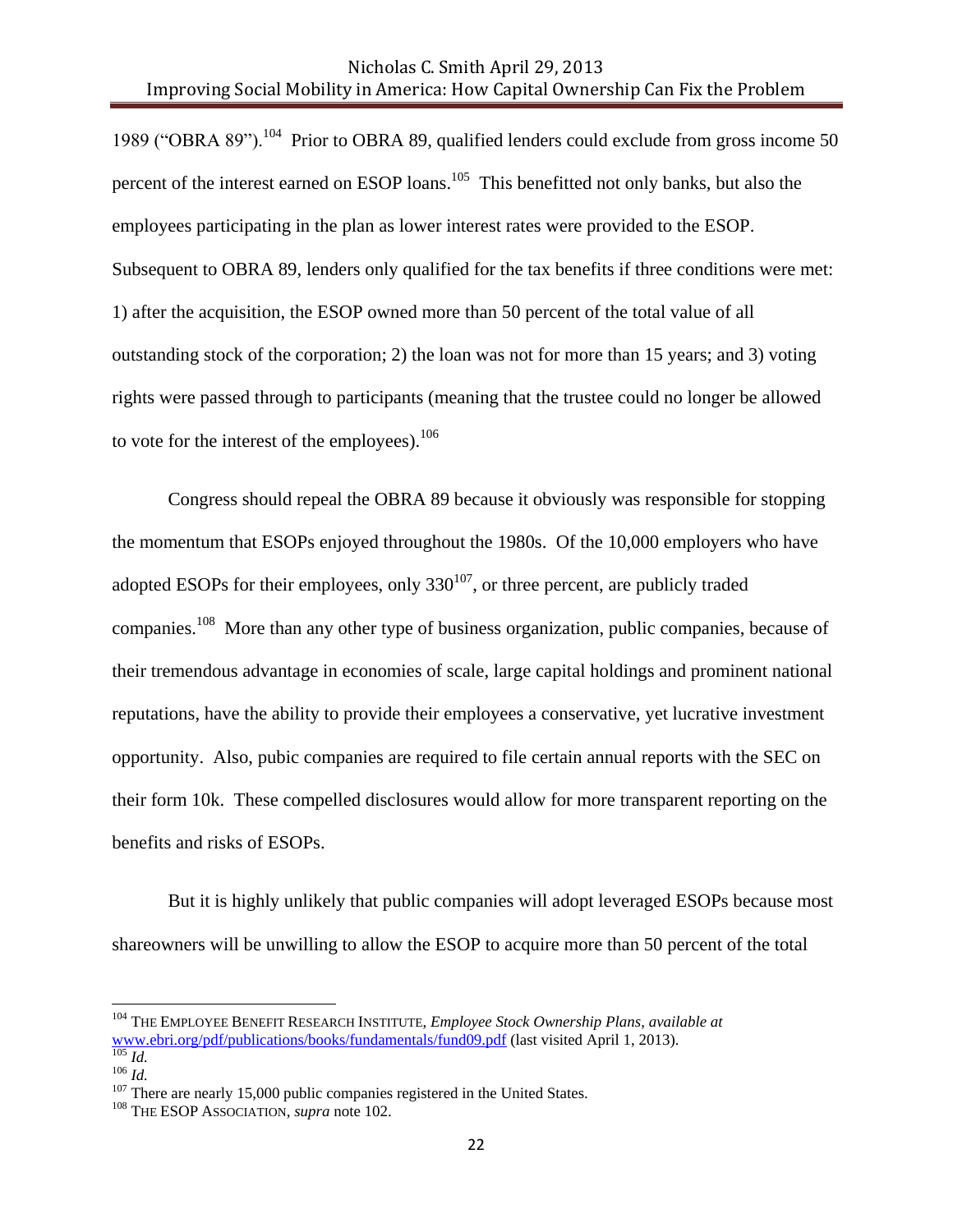outstanding stock in the corporation, especially when voting rights must be passed through to participants. Existing shareholders would immediately lose power during annual voting and employee-stockowners would be able to demand higher salaries, rather earned or not. Thus, because the corporation will not adopt the policies required in order for banks to obtain qualified lender status, banks will have little reason to provide leveraged ESOP credit to the public company.

Therefore, Congress should eliminate, or at a minimum, reduce the total percent of stock in the corporation the ESOP must own for the loans to obtain qualified lender status. Alternatively, Congress could eliminate the requirement that voting rights must pass through to participants in the ESOP, allowing for the trustee to vote as a fiduciary of the ESOP participants.

While the OBRA 89 has been a nightmare for ESOP proponents, the Small Business Job Protection Act of 1996 ("SBJPA") has been a tremendous step forward. The SBJPA allowed S corporations to adopt ESOPs. S corporations offer far greater opportunities for tax savings than are available to C corporations.<sup>109</sup> To illustrate the difference, if 50 percent of an S corporation is owned by the ESOP, then 50 percent of the earnings of the company will be attributable to the ESOP and will be exempt from taxation.<sup>110</sup> If the ESOP owns 100 percent of the stock of an S corporation, the entire earnings of the company will be tax-exempt. $111$ 

A closer look at the current financial crises reaffirms Kelso's opinion that ESOPs would benefit both the employer and the employee. A 2010, University of Chicago study showed that

 $\overline{a}$ 

<sup>109</sup> *Dividends Versus Distributions In ESOP Planning,* CHANG, RUTHENBERG AND LONG P.C., (2013), *available at* <http://www.seethebenefits.com/showarticle.aspx?show=3448> (last visited on April 5, 2013). <sup>110</sup> *22 ESOP Myth & Misconceptions*, MENKE & ASSOCIATES, INC., (2009), *available at*

[http://www.menke.com/archives\\_articles/22-myths-and-misconceptions-3-31-09.pdf](http://www.menke.com/archives_articles/22-myths-and-misconceptions-3-31-09.pdf) (last visited April 20, 2013). *<sup>111</sup> Id.*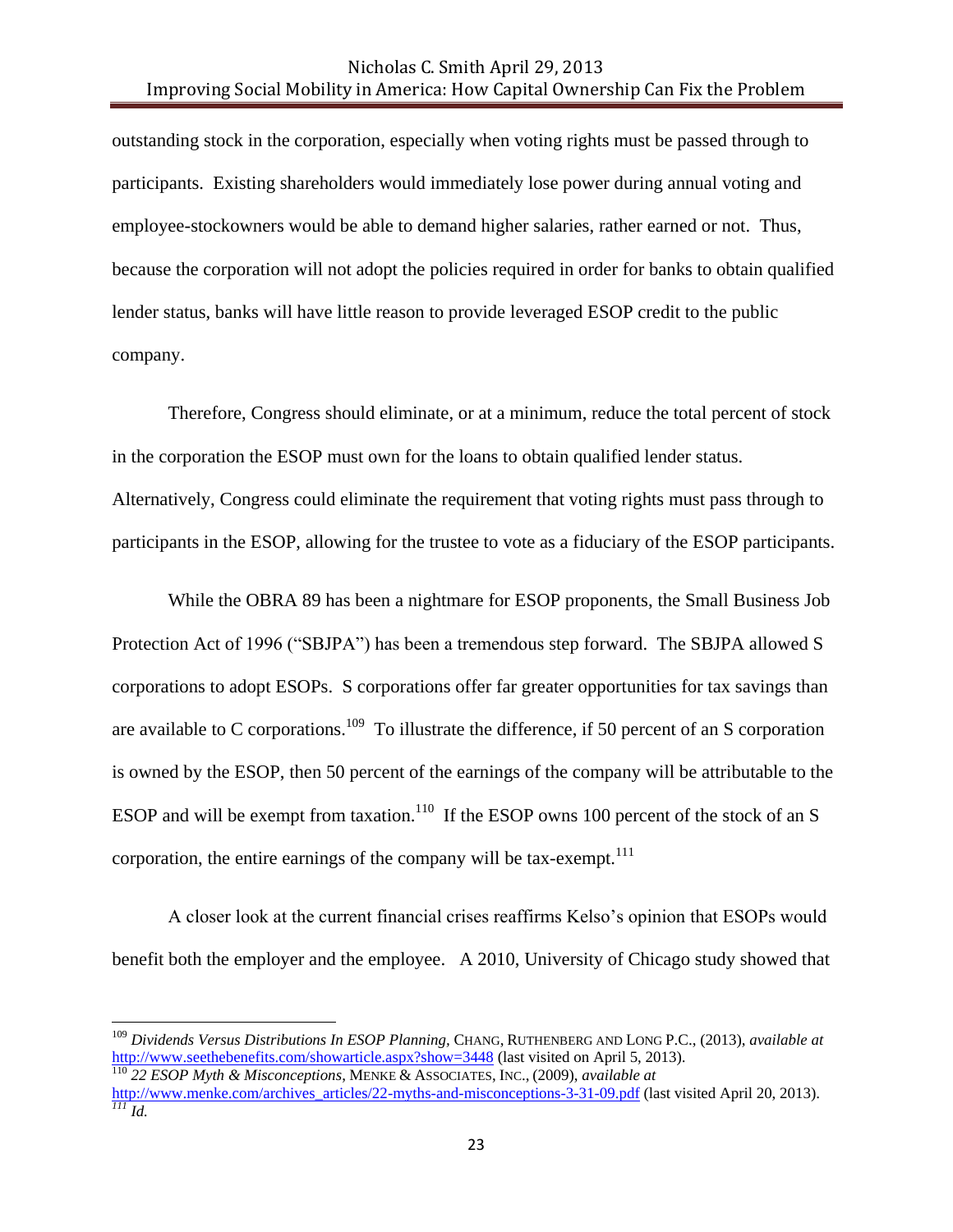employees of ESOPs were laid off at a rate of four times less than employees of conventionallyowned companies.<sup>112</sup> This figure not only benefitted the employee and the employer, but also the federal government. Data from the General Social Survey (GSS) shows the savings from the low layoff rate of ESOP participants was 13.7 billion in 2010, almost 14 times more than the estimated one billion a year tax expenditure attributed to the special laws promoting ESOP creation and operation. $^{113}$ 

In addition to job security, the data from the University of Chicago study also indicates that employee satisfaction rises when companies participate in an ESOP. Thirteen employees with stock ownership planned to leave their companies in the coming months, whereas 24 percent of employees without employee ownership plans planned to depart.<sup>114</sup> This provides not only a healthy working environment for workers, but the benefits of employee retention for company management. Evidence also provides that ESOPs promote greater attachment, loyalty, willingness to work hard and most importantly, improves the overall performance of firms.<sup>115</sup>

The most comprehensive study of the performance of ESOPs was conducted by Douglas Kruse and Joseph Blasi of Rutgers University (the "Rutgers Study").<sup>116</sup> The Rutgers Study obtained files from Dun and Bradstreet<sup>117</sup> on ESOP companies that had adopted plans between 1988 and 1994. They matched 1,100 ESOP companies with 1,100 companies who had not adopted ESOPs that were comparable in size, industry and region and followed the companies

<sup>112</sup> THE ESOP ASSOCIATION, *supra* note 102.

<sup>113</sup> *Id.* 

<sup>114</sup> *Id.*

<sup>115</sup> SHARED CAPITALISM AT WORK: EMPLOYEE OWNERSHIP, PROFIT AND GAIN SHARING AND BROAD-BASED STOCK OPTIONS 12 (Joseph R. Blazi, Richard B. Freeman and Douglas L. Kruse ed., The University of Chicago Press, National Bureau of Economic Research) (2010) [hereinafter *The Rutgers Study*]. <sup>116</sup> *Id.*

 $117$  Dun & Bradstreet, Inc. is a public company that licenses information on businesses and corporations for use in credit decisions, business-to-business marketing and supply chain management.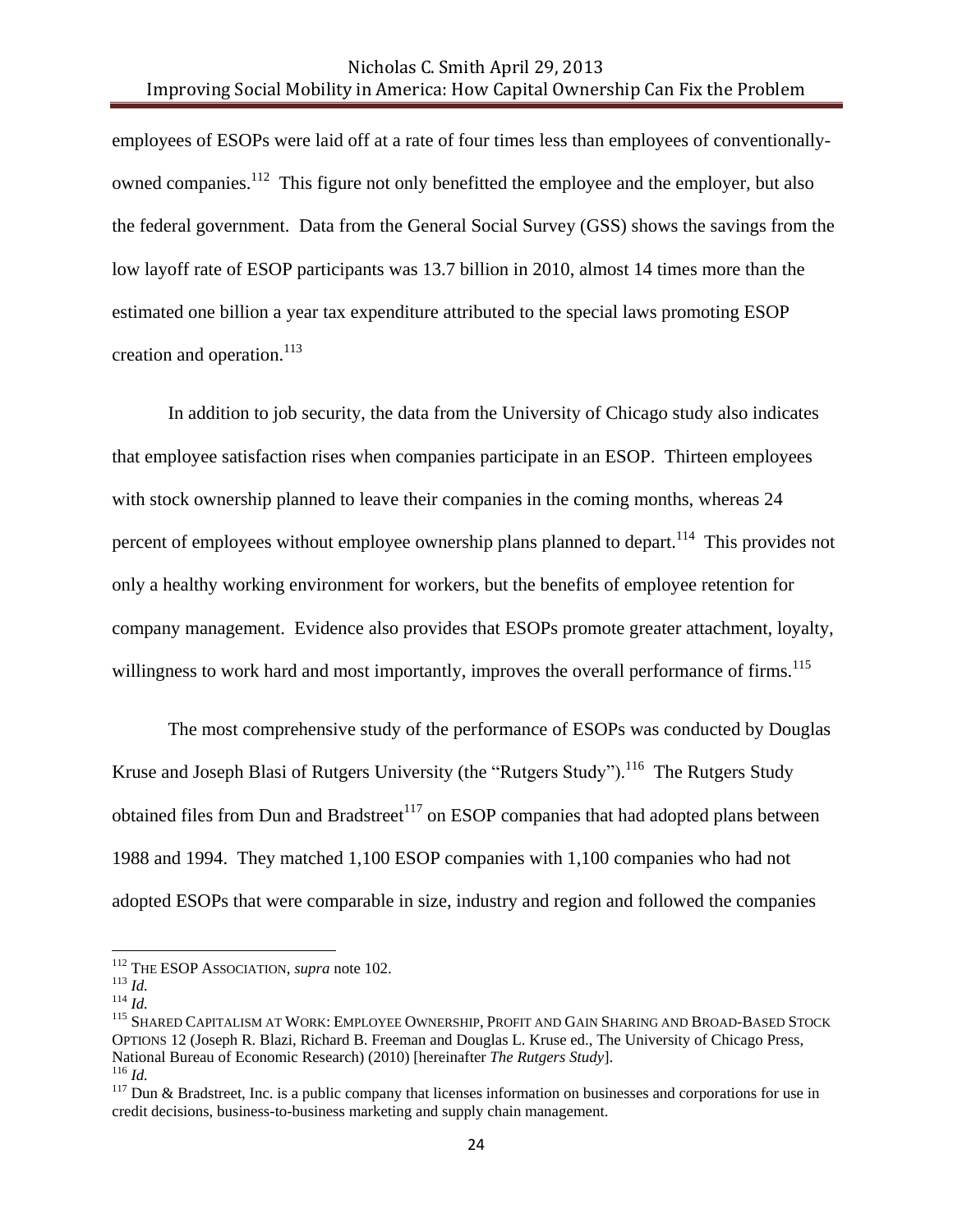for a decade.<sup>118</sup> The Rutgers Study showed that ESOPs increased sales by 2.4 percent per year.<sup>119</sup> The Rutgers Study, like the Chicago study, showed that ESOP companies stay in business longer. Of the companies surveyed, 77.9 percent of ESOP companies remained in business, while only 62.3 percent of non-ESOP companies survived.<sup>120</sup>

Chart 2: Difference in Post-ESOP to Pre-ESOP Performance<sup>121</sup>

| <b>Annual Sales Growth</b>          | $+2.4%$ |
|-------------------------------------|---------|
| <b>Annual Employment Growth</b>     | $+2.3%$ |
| Annual Growth in Sales per Employee | $+2.3%$ |

Opponents argue that ESOPs are dangerous because they prevent diversifying risk by requiring the employee to own stock in the same company they work for. But the Rutgers Study showed that it is substantially more probable that ESOP companies have other retirementoriented plans, such as 401k plans or defined benefit plans.

Congress should create regulation that encourages companies to adopt both leveraged ESOPs and 401k plans. The two distinct plans would allow for employees to obtain the benefits of a diverse portfolio by contributing to their retirement in a 401k plan, while simultaneously allowing employees to earn supplemental income from their ESOP benefits. Congress should eliminate the 10 percent tax penalty imposed on employees who sell shares from their ESOP accounts before the age of 59. The elimination of the tax penalty would promote a more

<sup>118</sup> *The Rutgers Study, supra* note 115, at 12.

 $119$  *Id.* 

 $120$  *Id.* 

<sup>121</sup> THE NATIONAL CENTER FOR EMPLOYEE OWNERSHIP, *Research on Employee Ownership, Corporate Performance, and Employee Compensation*, available at [http://www.nceo.org/articles/research-employee](http://www.nceo.org/articles/research-employee-ownership-corporate-performance)[ownership-corporate-performance](http://www.nceo.org/articles/research-employee-ownership-corporate-performance) (last visited April 6, 2013).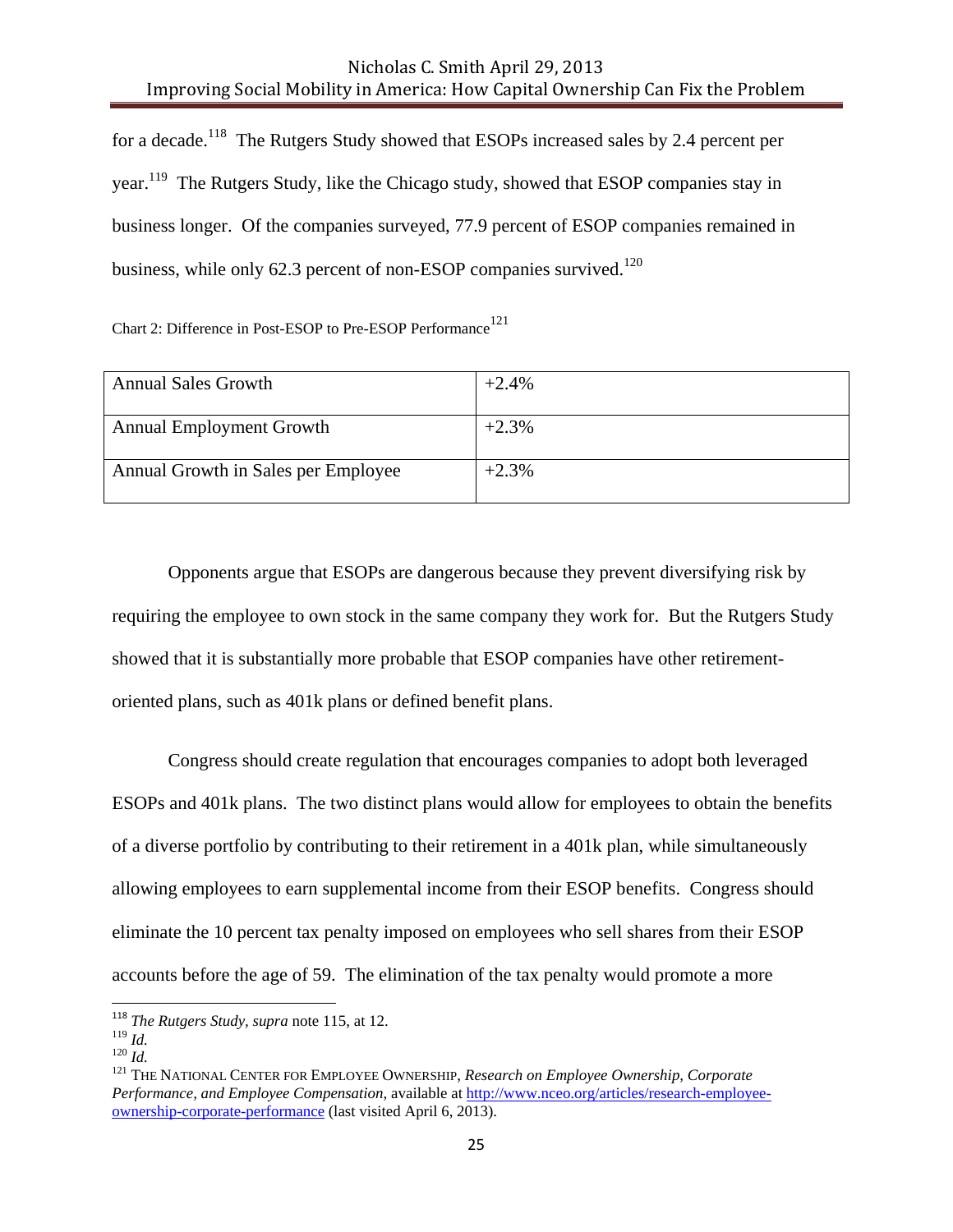expansive economy by encouraging consumer spending, while maintaining adequate and responsible retirement accounts for employees through the companies' 401k plans.

#### **V. Conclusion**

Congress should act boldly and pass legislation that will encourage employers of both public and private companies to adopt leveraged ESOPs. Kelso's binary economic model provides America the opportunity to create wealth for the 90 percent without taking from the richest 10 percent. By developing a more dynamic economy, a greater number of consumers will have the ability to purchase goods, tax rates will lower as a result of more people earning money from labor and capital assets, and tensions between rich and poor will diminish.

The alternative, permitting only existing capital owners to benefit from the principles of corporate finance, is to continue to permit a serious wealth gap problem in America. Politicians have focused their efforts too much on the idea of every American owning their own home. That narrow approach to ownership has obviously failed. As a people who value freedom and a market based economy, we should heed Marx's warning about under-consumption and develop bolder ideas that will provide the many with more.

The institutions to support a binary economy are already in place. We have already seen the potential benefits of a binary economy with ESOPs initiated by approximately 10,000 companies across America. Every company that qualifies should seek to benefit themselves, their employees, and the United States government by adopting an ESOP and a 401k plan. The 401k plan could continue to serve as a retirement vehicle, while the ESOP could distribute extra spending money to employees as soon as the bank has been repaid on the loan. This would give employees with more money to spend which will increase economic growth in America.

26